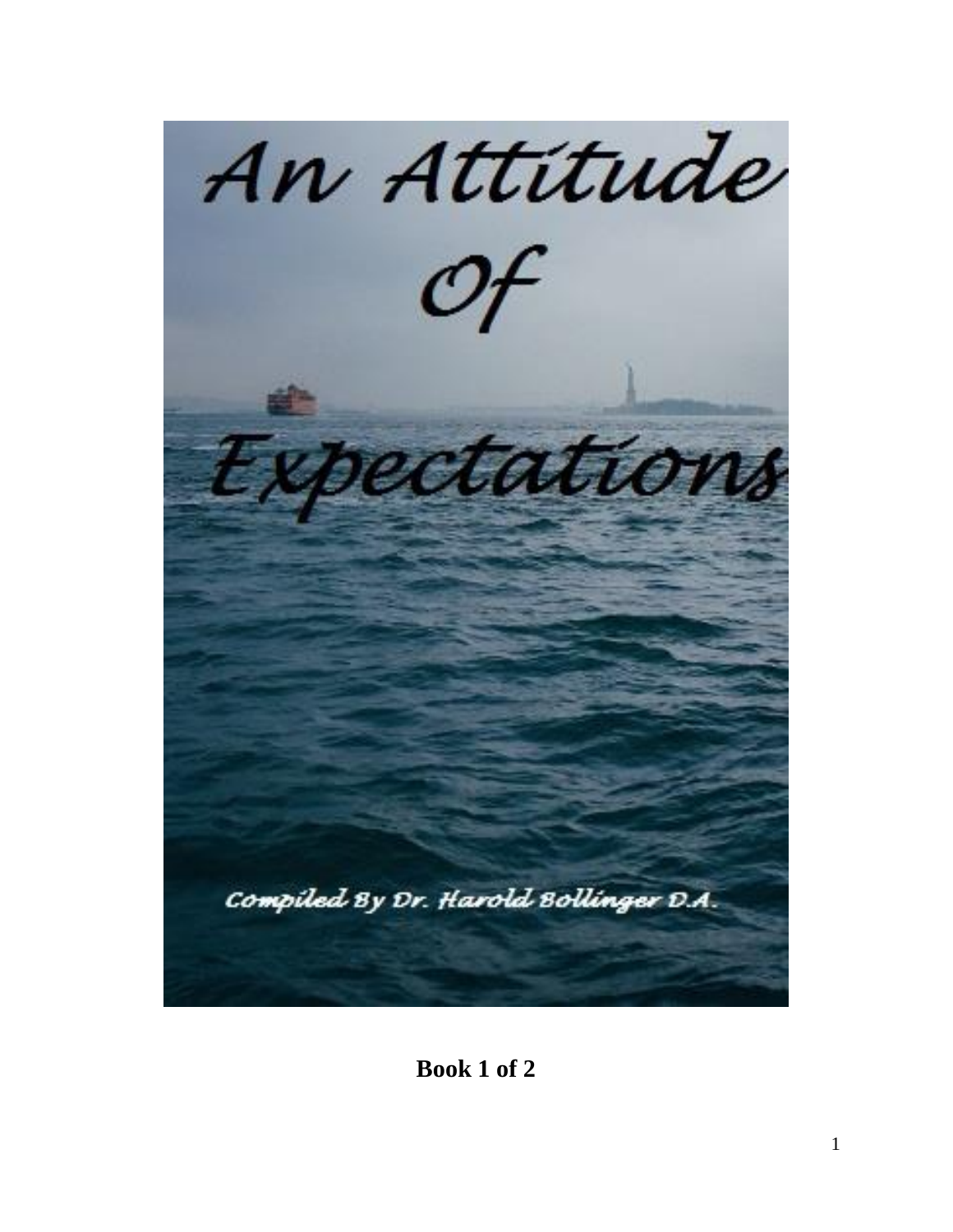# **Table of Contents**

| Forward   |                                             |                |
|-----------|---------------------------------------------|----------------|
| Chapter 1 | Abraham's faith was tested by difficulties. | $\overline{4}$ |
| Chapter 2 | God's provision is as large as your faith   | 14             |
| Chapter 3 | Faith is not based on personal comfort.     | 23             |
| Chapter 4 | The relationship between faith and deeds    | 32             |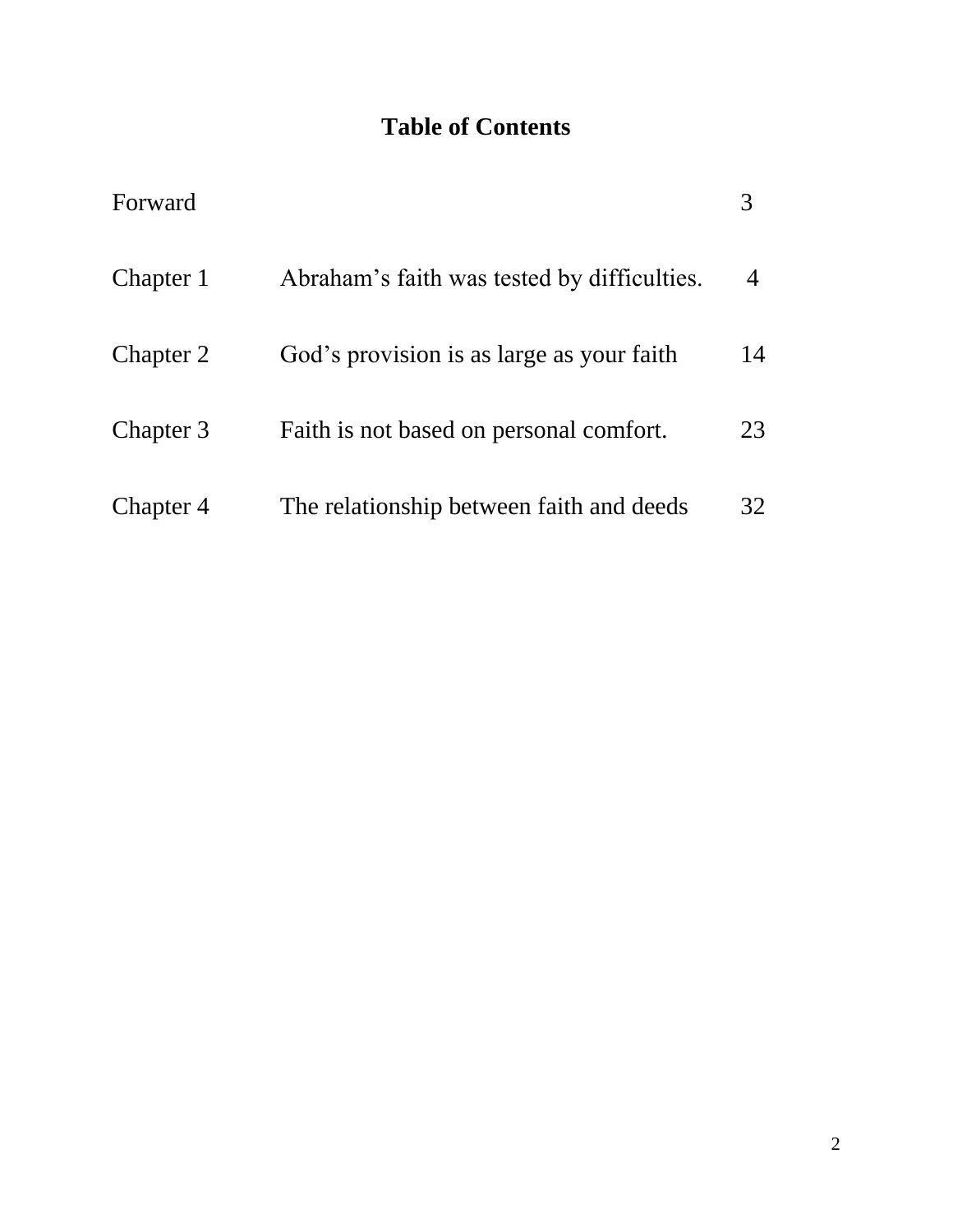## **Forward**

Recently, I was deeply impressed with the thought inspired by the Holy Spirit. The thought was: "You don't ask the Lord for nearly as much as you should ask".

Some believers are very considerate people, and want to help others as much as possible, and ask for little in return.

Well, the Lord does not care how much you ask of him. When it comes to seeking God, ask largely, and be filled with joy.

Develop an attitude of expectation. This is a part of faith. Your Faith will be tested. Yet, God's provision is as large as your faith.

In this study, you will encounter many scripture that should increase you faith. Faith comes by hearing, and hearing by the word of God.

Being filled with the word of God, is a necessity. On some Bibles, if you read 40 pages each day, you can read through the entire Bible each month. As Godly workers, we must know the Bible.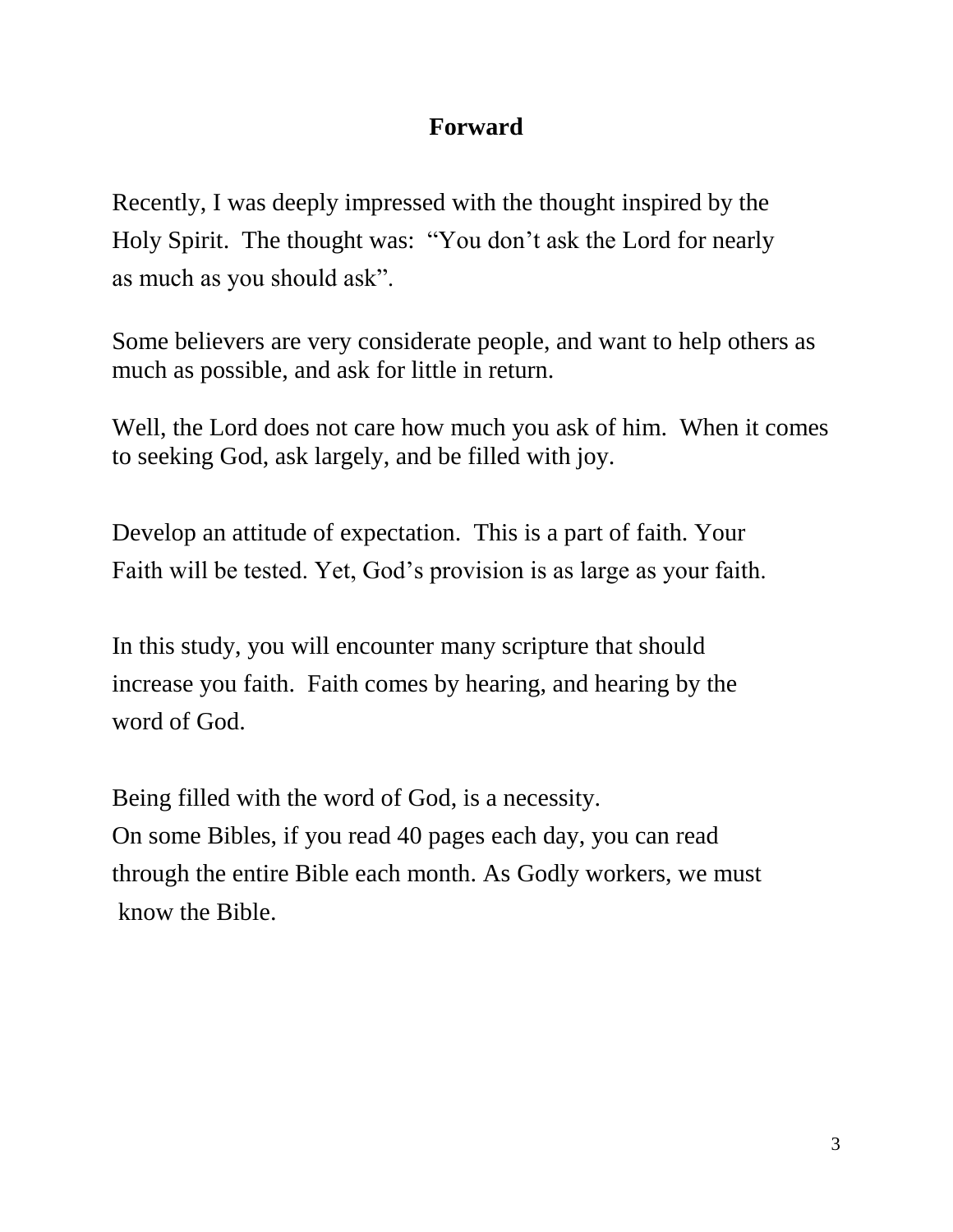**An Attitude of Expectation**



**Abraham's faith was tested by difficulties.**

## **Genesis 12:10**

**At that time there was a severe famine in the land, so Abram went down to Egypt to wait it out.** 

When famine struck, Abram went to Egypt where there was food. Why would there be a famine in the land where God had just called Abram? This was a test of Abram's faith, and Abram passed.

He didn't question God's leading when facing this difficulty. Many believers find that when they determine to follow God, they immediately encounter great obstacles. The next time you face such a test, don't try to second-guess what God is doing. Use the intelligence God gave you, as Abram did when he temporarily moved to Egypt, and wait for new opportunities.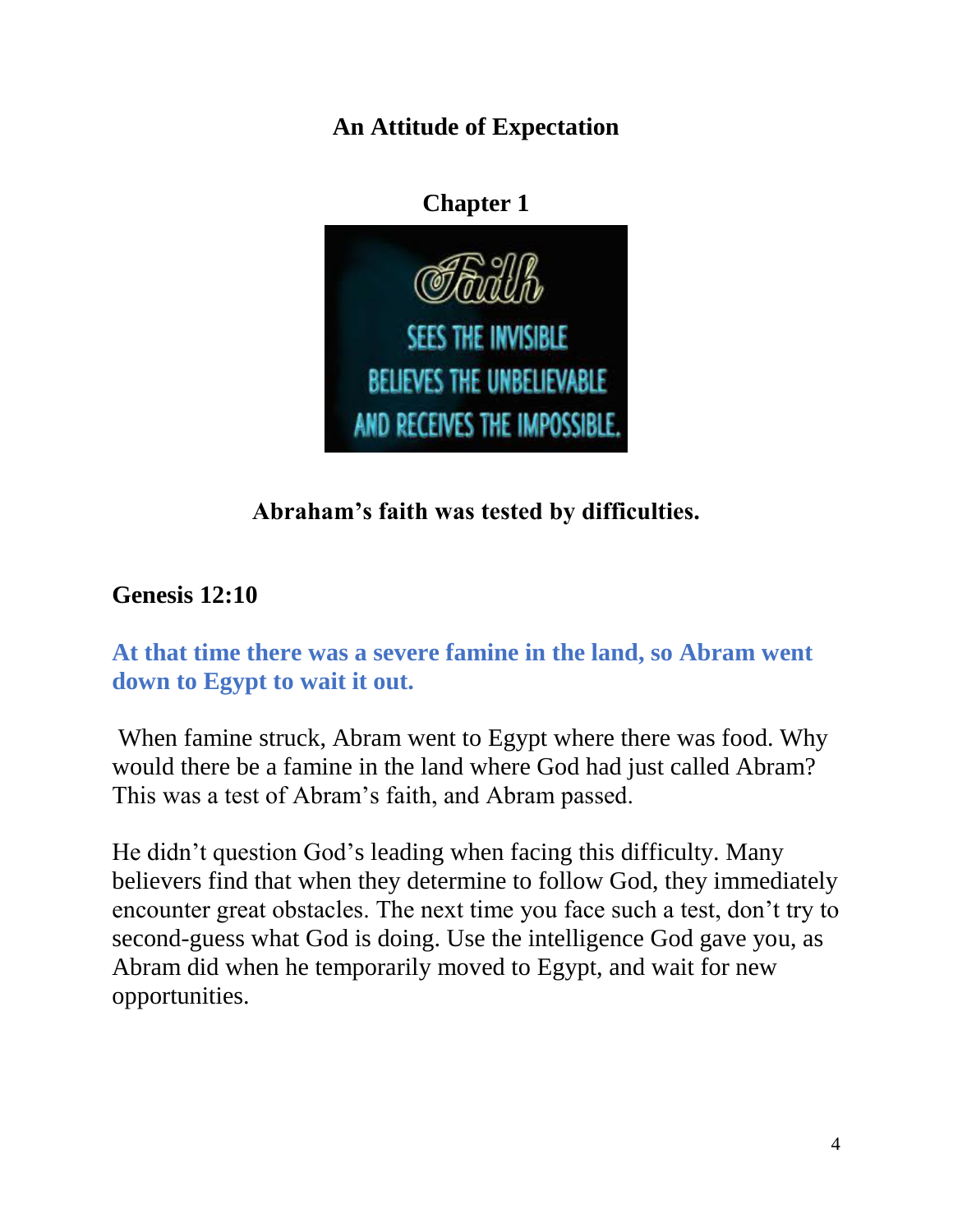## **Faith made Abraham right with God.**

### Genesis 15:6

## **And Abram believed the Lord, and the Lord declared him righteous because of his faith.**

Although Abram had been demonstrating his faith through his actions, it was his belief in the Lord, not his actions that made Abram right with God (Romans 4:1-5). We too can have a right relationship with God by trusting him. Our outward actions—church attendance, prayer, good deeds—will not by themselves make us right with God.

A right relationship is based on faith—the heartfelt inner confidence that God is who he says he is and does what he says he will do. Right actions will follow naturally as by-products.

## **Lack of faith brings series of problem**

Genesis 16:3

### **So Sarai, Abram's wife, took Hagar the Egyptian servant and gave her to Abram as a wife. (This happened ten years after Abram first arrived in the land of Canaan.)**

Sarai gave Hagar to Abram as a substitute wife, a common practice of that time. A married woman who could not have children was shamed by her peers and was often required to give a female servant to her husband in order to produce heirs. The children born to the servant woman were considered the children of the wife. Abram was acting in line with the custom of the day, but his action showed a lack of faith that God would fulfill his promise.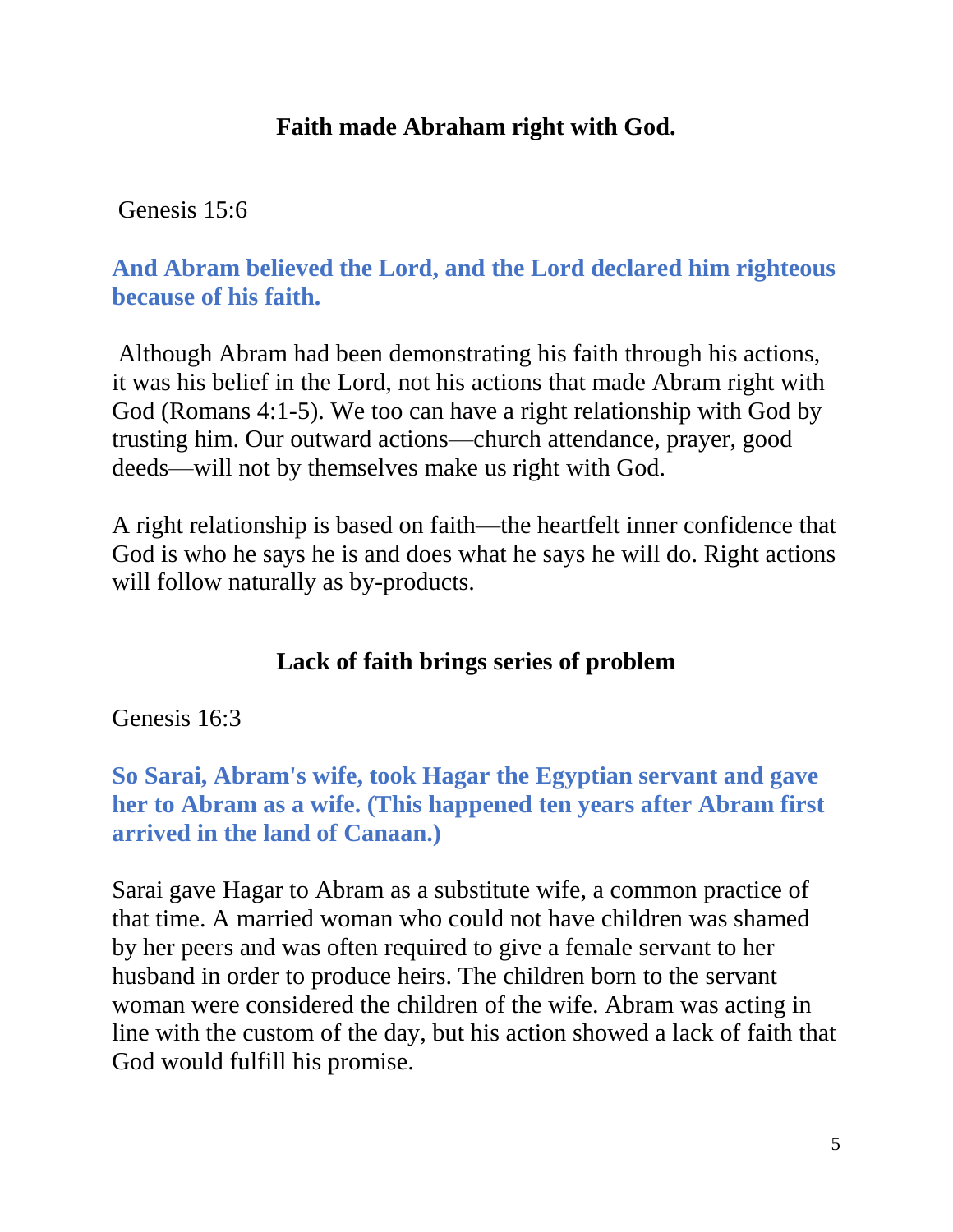Sarai took matters into her own hands by giving Hagar to Abram. Like Abram she had trouble believing God's promise that was apparently directed specifically toward Abram and Sarai. Out of this lack of faith came a series of problems.

This invariably happens when we take over for God, trying to make his promise come true through efforts that are not in line with his specific directions. In this case, time was the greatest test of Abram and Sarai's willingness to let God work in their lives.

Sometimes we too must simply wait. When we ask God for something and have to wait, it is a temptation to take matters into our own hands and interfere with God's plans.

## **Faith grows with exercise.**

Genesis 50:24

**"Soon I will die," Joseph told his brothers, "but God will surely come for you, to lead you out of this land of Egypt. He will bring you back to the land he vowed to give to the descendants of Abraham, Isaac, and Jacob."** 

Joseph was ready to die. He had no doubts that God would keep his promise and one day bring the Israelites back to their homeland. What a tremendous example! The secret of that kind of faith is a lifetime of trusting God. Your faith is like a muscle—it grows with exercise, gaining strength over time. After a lifetime of exercising trust, your faith can be as strong as Joseph's.

Then at your death, you can be confident that God will fulfill all his promises to you and to all those faithful to him who may live after you.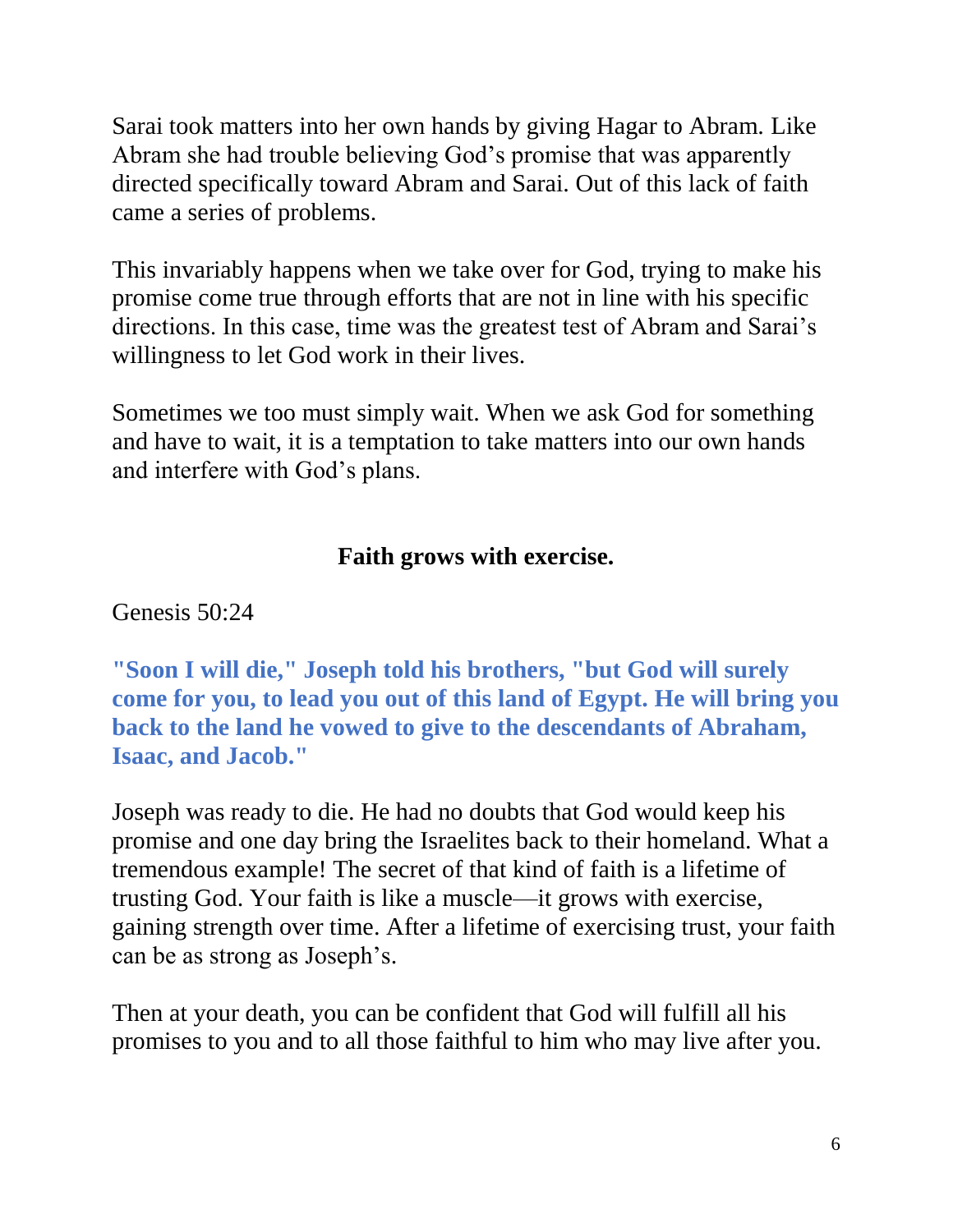This verse sets the stage for what would begin to happen in Exodus and come to completion in Joshua. God was going to make Jacob's family into a great nation, lead them out of Egypt, and bring them into the land he had promised them. The nation would rely heavily on this promise, and Joseph emphasized his belief that God would do what he had promised.

### **Complaining can show lack of faith.**

Exodus 14:11-12

**Then they turned against Moses and complained, "Why did you bring us out here to die in the wilderness? Weren't there enough graves for us in Egypt? Why did you make us leave? Didn't we tell you to leave us alone while we were still in Egypt? Our Egyptian slavery was far better than dying out here in the wilderness!"** 

Trapped against the sea, the Israelites faced the Egyptian army sweeping in for the kill. The Israelites thought they were doomed. After watching God's powerful hand deliver them from Egypt, their only response was fear, whining, and despairs.

Where was their trust in God? Israel had to learn from repeated experience that God was able to provide for them. God has preserved these examples in the Bible so that we can learn to trust him the first time.

By focusing on God's faithfulness in the past we can face crises with confidence rather than with fear and complaining.

This is the first instance of grumbling and complaining by the Israelites. Their lack of faith in God is startling. Yet how often do we find ourselves doing the same thing—complaining over inconveniences or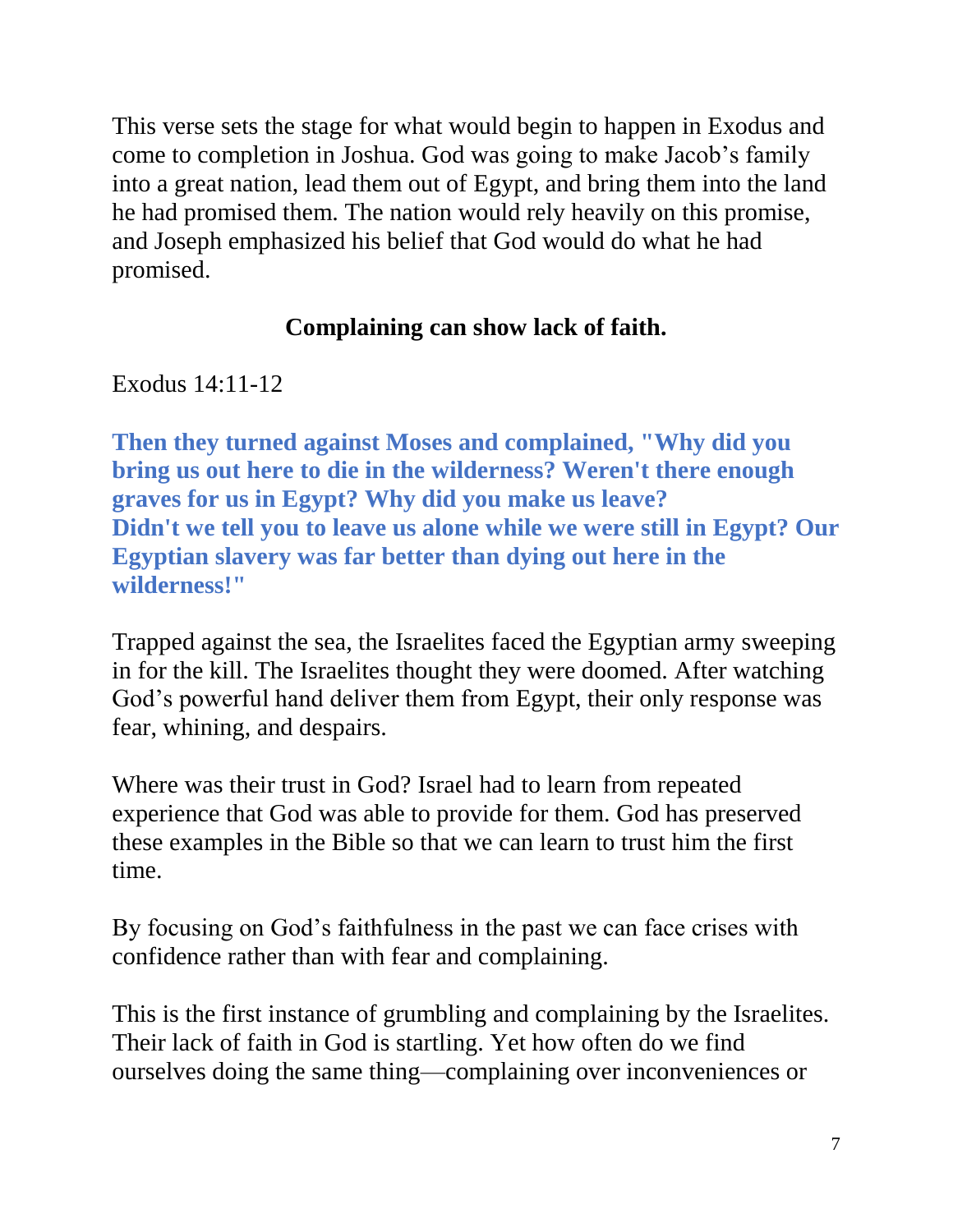discomforts? The Israelites were about to learn some tough lessons. Had they trusted God, they would have been spared much grief.

### **Lack of faith brings troubles.**

Numbers 20:3-5

**The people blamed Moses and said, "We wish we had died in the Lord's presence with our brothers!** 

**Did you bring the Lord's people into this wilderness to die, along with all our livestock?** 

**Why did you make us leave Egypt and bring us here to this terrible place? This land has no grain, figs, grapes, or pomegranates. And there is no water to drink!"** 

 After 37 years in the desert, the Israelites forgot that their wanderings were a result of their parents' and their own sin. They could not accept the fact that they brought their problems upon themselves, so they blamed Moses for their condition. Often our troubles result from our own disobedience or lack of faith. We cannot blame God for our sins. Until we face this reality, we will have little peace and no spiritual growth.

#### **Despite the difficulties**

Deut. 1:22

**"But you responded, 'First, let's send out scouts to explore the land for us. They will advise us on the best route to take and decide which towns we should capture.'**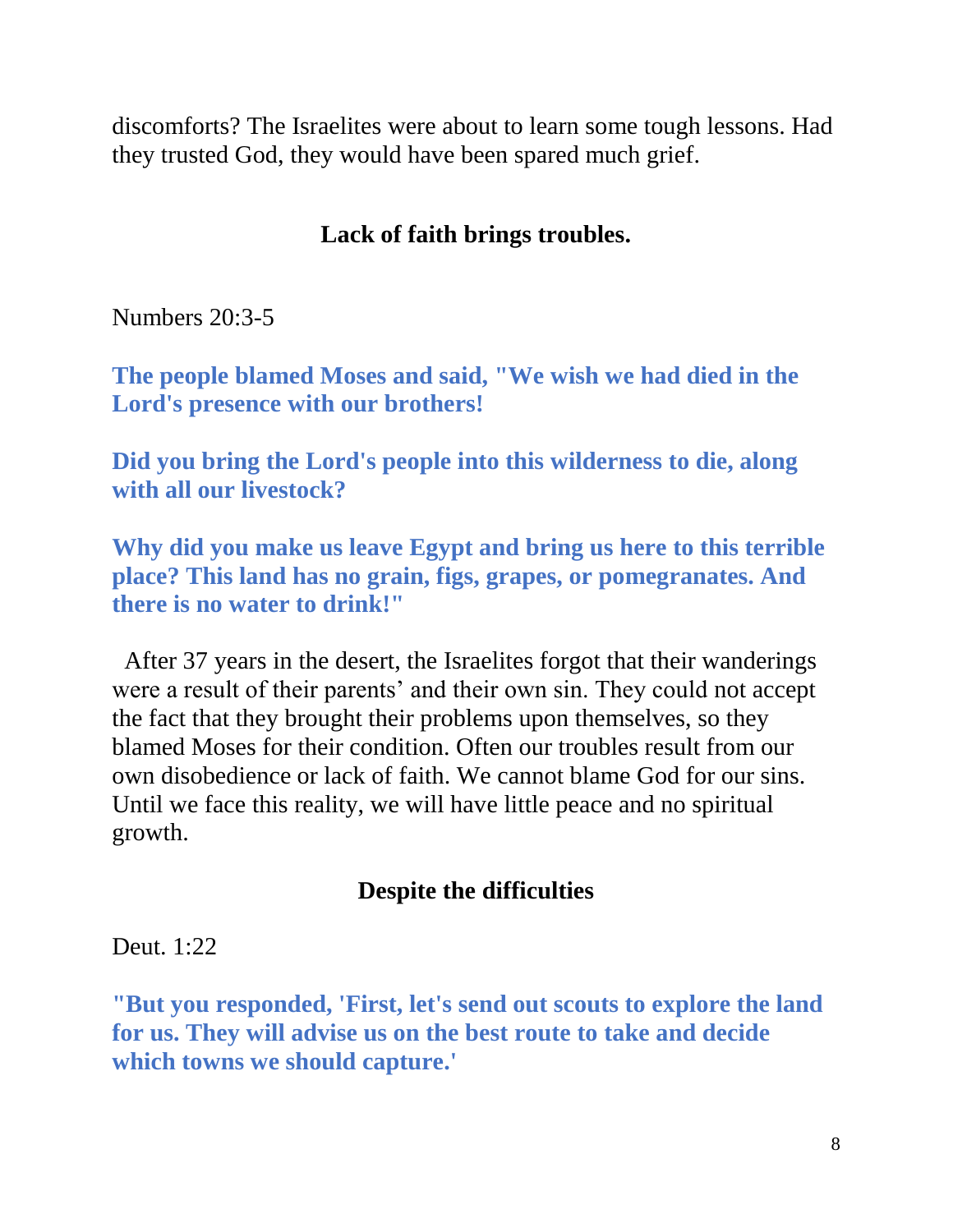The spies were sent into the land to determine not *whether* they should enter, but *where* they should enter. Upon returning, however, most of the spies concluded that the land was not worth the obstacles.

God would give the Israelites the power to conquer the land, but they were afraid of the risk and decided not to enter. God gives us the power to overcome our obstacles, but like the Israelites filled with fear and skepticism, we often let difficulties control our lives.

Following God regardless of the difficulties is the way to have courageous, overcoming faith.

## **Faith involves endurance to the end.**

Joshua 14:6-12

**A delegation from the tribe of Judah, led by Caleb son of Jephunneh the Kenizzite, came to Joshua at Gilgal. Caleb said to Joshua, "Remember what the Lord said to Moses, the man of God, about you and me when we were at Kadesh-barnea.** 

**I was forty years old when Moses, the servant of the Lord, sent me from Kadesh-barnea to explore the land of Canaan. I returned and gave from my heart a good report, but my brothers who went with me frightened the people and discouraged them from entering the Promised Land. For my part, I followed the Lord my God completely.** 

**So that day Moses promised me, 'The land of Canaan on which you were just walking will be your special possession and that of your descendants forever, because you wholeheartedly followed the Lord my God.'**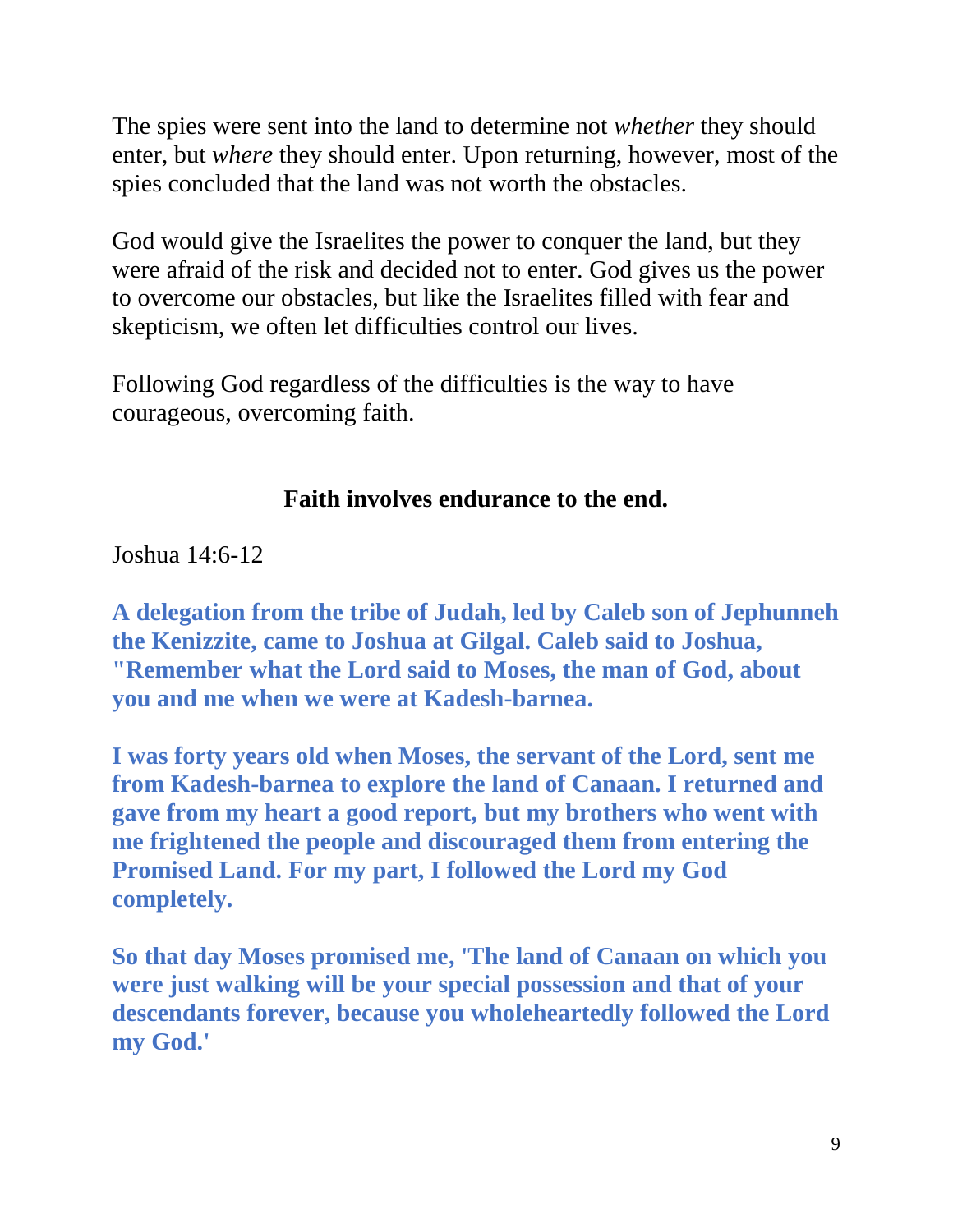**"Now, as you can see, the Lord has kept me alive and well as he promised for all these forty-five years since Moses made this promise—even while Israel wandered in the wilderness. Today I am eighty-five years old.** 

**I am as strong now as I was when Moses sent me on that journey, and I can still travel and fight as well as I could then.** 

**So I'm asking you to give me the hill country that the Lord promised me. You will remember that as scouts we found the Anakites living there in great, walled cities.** 

#### **But if the Lord is with me, I will drive them out of the land, just as the Lord said."**

Caleb was faithful from the start. As one of the original spies sent into the Promised Land (Numbers 13:30-33), he saw great cities and giants, yet he knew God would help the people conquer the land. Because of his faith, God promised him a personal inheritance of land (Numbers 14:24; Deut. 1:34-36). Here, 45 years later, the land was given to him.

His faith was still unwavering. Although his inherited land still had giants, Caleb knew the Lord would help him conquer them. Like Caleb, we must be faithful to God, not only at the start of our walk with him, but through our entire lives. We must never allow ourselves to rest on our past accomplishments or reputations.

#### **Faith is affected by relationships.**

Judges 3:5-7

**So Israel lived among the Canaanites, Hittites, Amorites, Perizzites, Hivites, and Jebusites, and they intermarried with them. Israelite**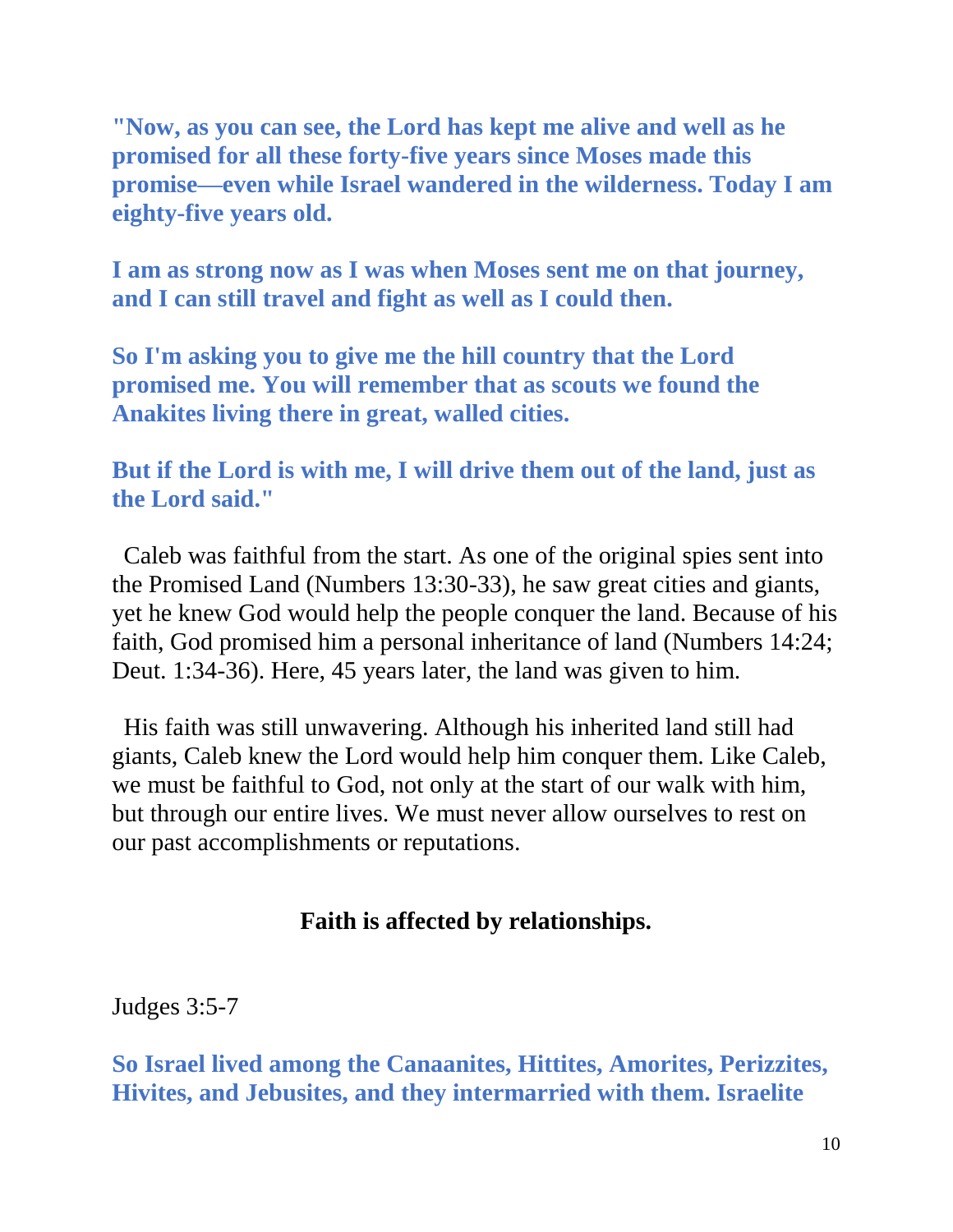**sons married their daughters, and Israelite daughters were given in marriage to their sons. And the Israelites worshiped their gods.**

**The Israelites did what was evil in the Lord's sight. They forgot about the Lord their God, and they worshiped the images of Baal and the Asherah poles.** 

Before entering the promised land, the Israelites were to perform a consecration (purification) ceremony. This was often done before making a sacrifice or, as in this case, before witnessing a great act of God.

God's law stated that a person could become unclean for many reasons—eating certain foods (Leviticus 11), childbirth (Leviticus 12), disease (Leviticus 13-14), touching a dead person (Numbers 19:11-22). God used these various outward signs of uncleanness to illustrate man's inward uncleanness that comes as a result of sin.

The consecration ceremony pictured the importance of approaching God with a pure heart. Like the Israelites, we need God's forgiveness before we approach him.

### **How well does yours faith take pressure?**

Judges 6:25-30

**That night the Lord said to Gideon, "Take the second best bull from your father's herd, the one that is seven years old.**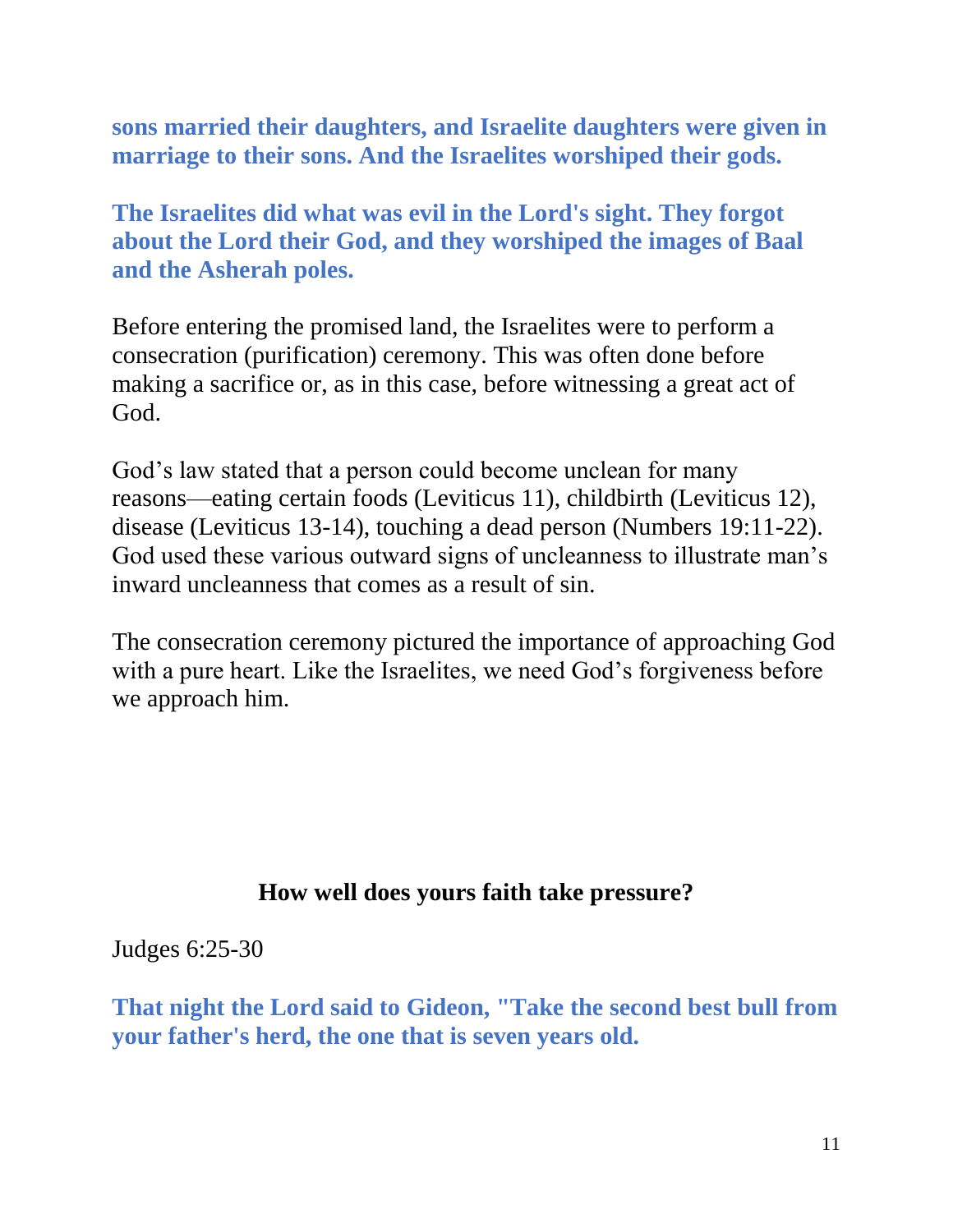**Pull down your father's altar to Baal, and cut down the Asherah pole standing beside it. Then build an altar to the Lord your God here on this hill, laying the stones carefully. Sacrifice the bull as a burnt offering on the altar, using as fuel the wood of the Asherah pole you cut down."** 

**So Gideon took ten of his servants and did as the Lord had commanded. But he did it at night because he was afraid of the other members of his father's household and the people of the town. He knew what would happen if they found out who had done it.** 

**Early the next morning, as the people of the town began to stir, someone discovered that the altar of Baal had been knocked down and that the Asherah pole beside it was gone. In their place a new altar had been built, and it had the remains of a sacrifice on it.** 

**The people said to each other, "Who did this?" And after asking around and making a careful search, they learned that it was Gideon, the son of Joash.** 

**"Bring out your son," they shouted to Joash. "He must die for destroying the altar of Baal and for cutting down the Asherah pole."** 

This curse was fulfilled in 1 Kings 16:34 when a man, Hiel, rebuilt Jericho and consequently lost his oldest and youngest sons.

It is very possible that Hiel sacrificed his sons and placed them in the foundation and gate masonry to ward off evil.

### **Faith to answer God's call**

1 Samuel 3:8-9

**So now the Lord called a third time, and once more Samuel jumped up and ran to Eli. "Here I am," he said. "What do you need?"**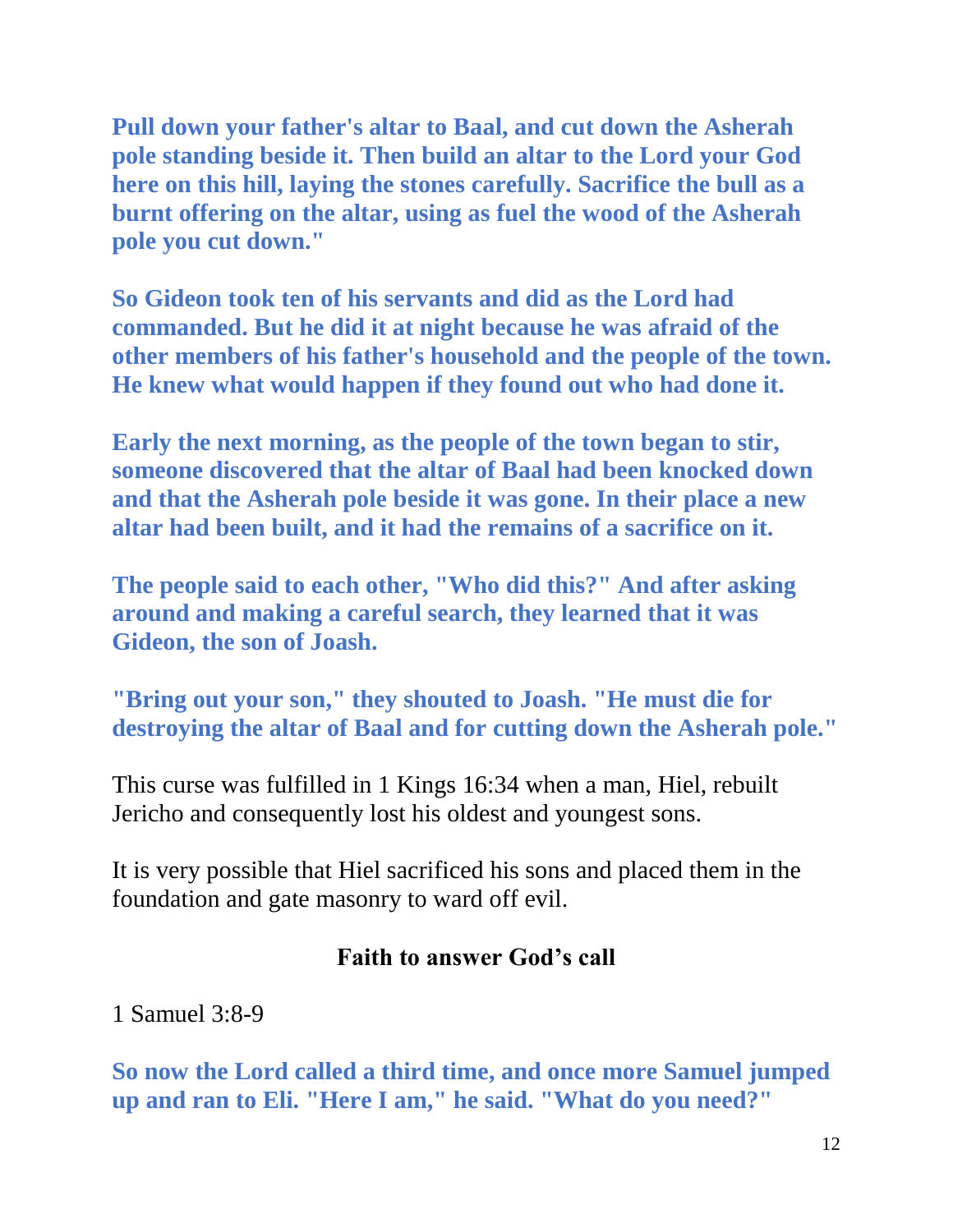**Then Eli realized it was the Lord who was calling the boy. So he said to Samuel, "Go and lie down again, and if someone calls again, say, 'Yes, Lord, your servant is listening.' "So Samuel went back to bed.** 

One would naturally expect an audible message from God to be given to the priest Eli and not to the child Samuel. Eli was older and more experienced, and he held the proper position. But God's chain of command is based on faith, not on age or position. In finding faithful followers, God may use unexpected channels.

Be prepared for the Lord to work at any place, at any time, and through anyone he chooses.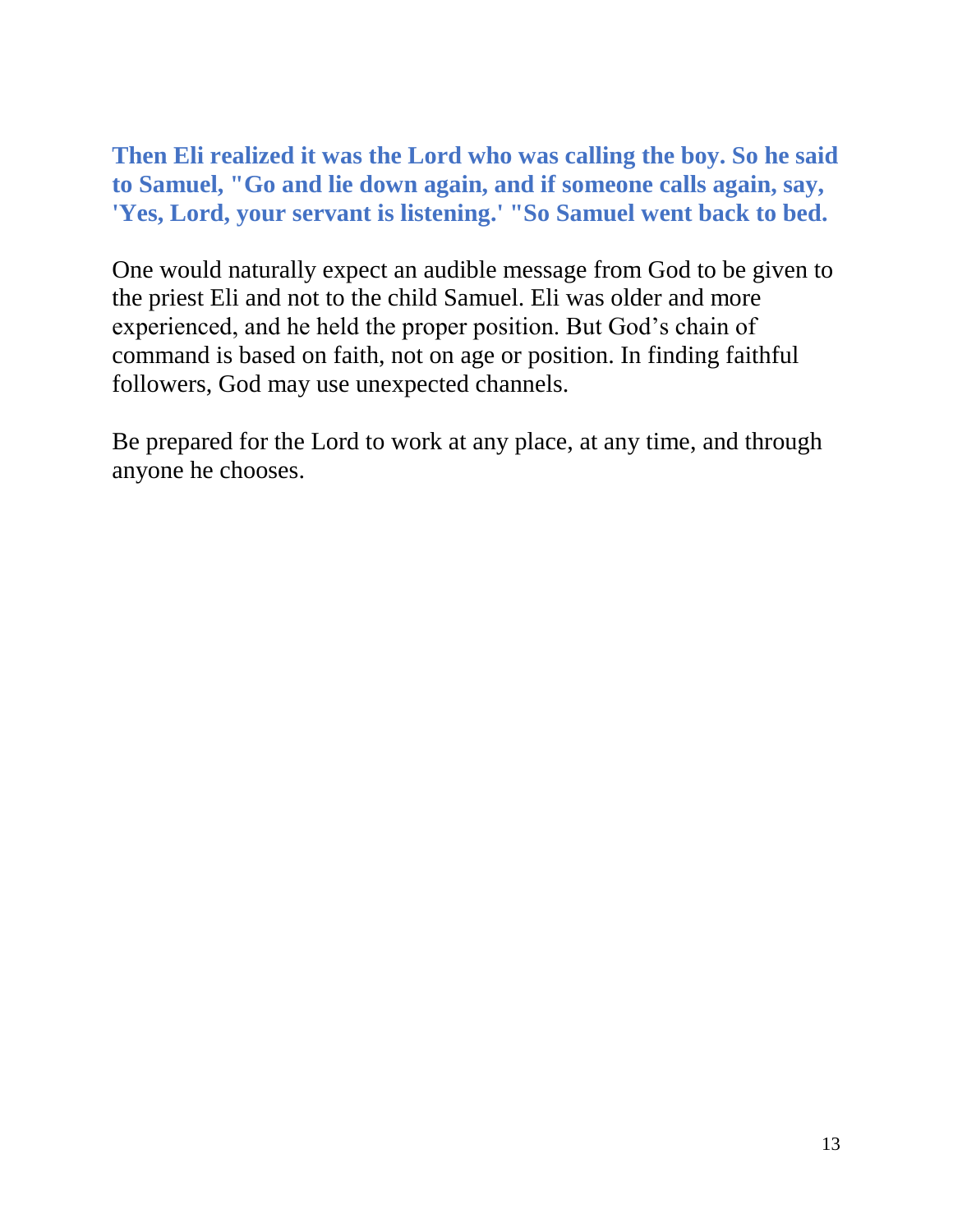## **Chapter 2**



**God's provision is as large as your faith.**

2 Kings 4:6

**Soon every container was full to the brim! "Bring me another jar," she said to one of her sons.**

**"There aren't any more!" he told her. And then the olive oil stopped flowing.** 

The woman and her sons collected jars from their neighbors, pouring oil into them from their one pot. The oil was probably olive oil and was used for cooking, for lamps, and for fuel. The oil stopped pouring only when they ran out of containers.

The number of jars they gathered was an indication of their faith. God's provision was as large as their faith and willingness to obey. Beware of limiting God's blessings by a lack of faith and obedience. God is able to do immeasurably more than all we ask or imagine (Ephes. 3:20).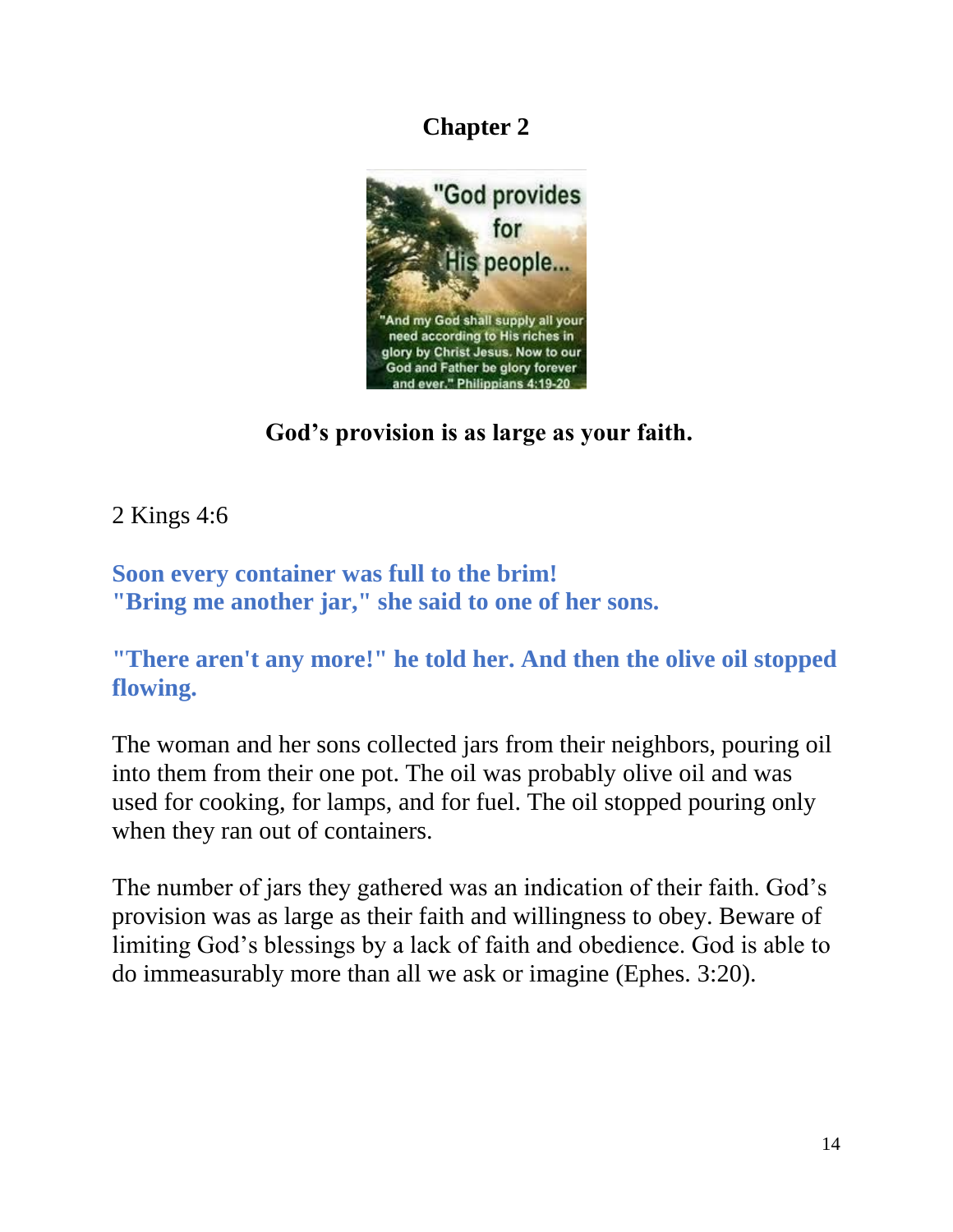### **Faith opens the door to new resources.**

2 Kings 6:16-17 2

"**Don't be afraid!" Elisha told him. "For there are more on our side than on theirs!"** 

**Then Elisha prayed, "O Lord, open his eyes and let him see!" The Lord opened his servant's eyes, and when he looked up, he saw that the hillside around Elisha was filled with horses and chariots of fire.** 

Elisha's servant was no longer afraid when he saw God's mighty heavenly army.

Faith reveals that God is doing more for his people than we can ever realize through sight alone.

When you face difficulties that seem insurmountable, remember that spiritual resources are there even if you can't see them.

Look through the eyes of faith and let God show you his resources. If you don't see God working in your life, the problem may be your spiritual eyesight, not God's power.

When Elisha prophesied God's deliverance, the king's officer said it couldn't happen. The officer's faith and hope were gone, but God's words came true anyway (2 Kings 7:14-16)!

Sometimes we become preoccupied with problems when we should be looking for opportunities. Instead of focusing on the negatives, develop an attitude of expectancy.

To say that God *cannot* rescue someone or that a situation is *impossible* demonstrates a lack of faith.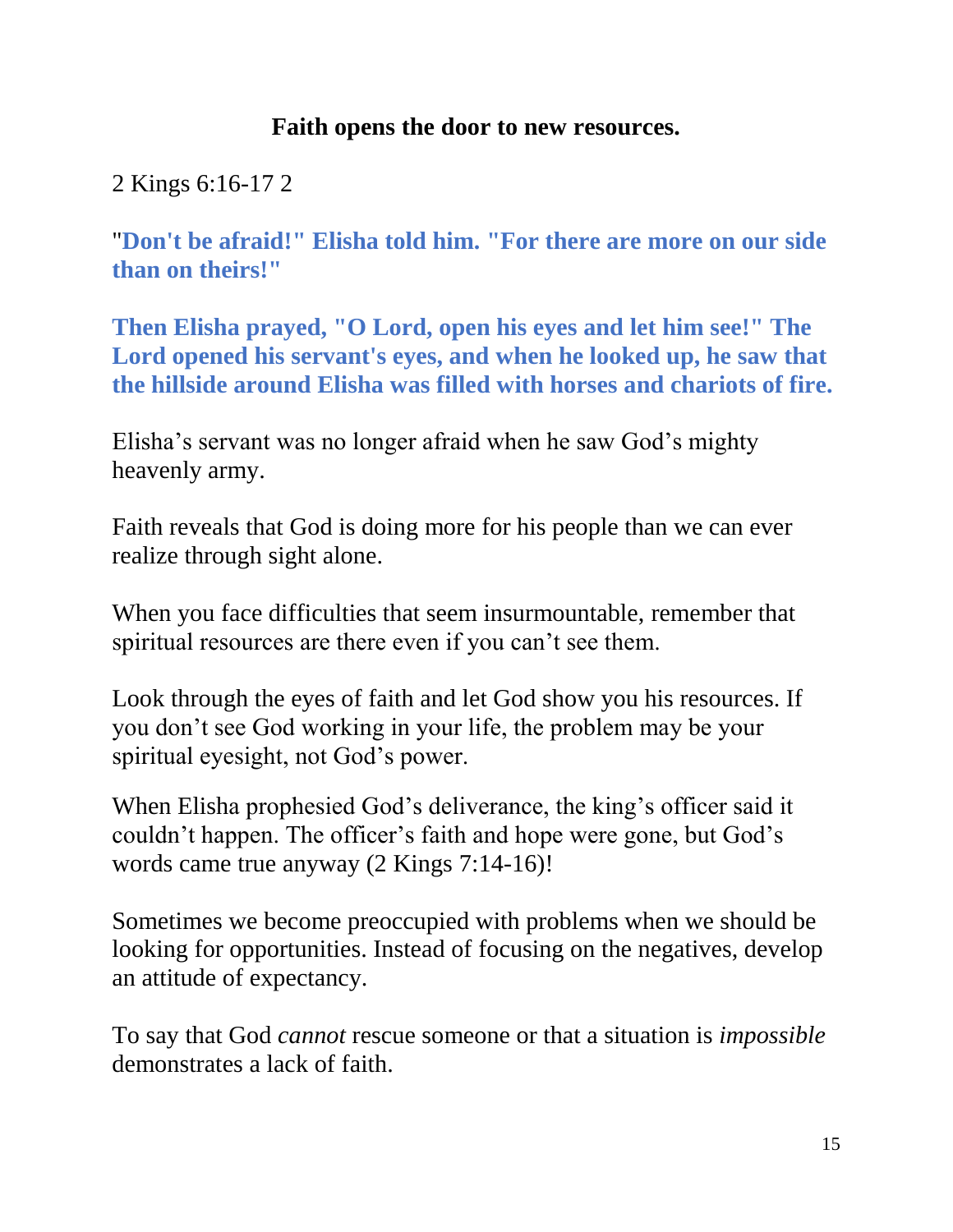### **Faith believes in the impossible.**

2 Kings 7:1-2

**Elisha replied, "Hear this message from the Lord! This is what the Lord says: By this time tomorrow in the markets of Samaria, five quarts of fine flour will cost only half an ounce of silver, and ten quarts of barley grain will cost only half an ounce of silver."** 

**The officer assisting the king said to the man of God, "That couldn't happen even if the Lord opened the windows of heaven!" But Elisha replied, "You will see it happen, but you won't be able to eat any of it!"**

When Elisha prophesied God's deliverance, the king's officer said it couldn't happen. The officer's faith and hope were gone, but God's words came true anyway (2 Kings 7:14-16)!

Sometimes we become preoccupied with problems when we should be looking for opportunities. Instead of focusing on the negatives, develop an attitude of expectancy. To say that God *cannot* rescue someone or that a situation is *impossible* demonstrates a lack of faith.

## **Don't get so preoccupied with your faith that you don't share it**. 2 Kings 7:3-10

**Now there were four men with leprosy sitting at the entrance of the city gates. "Why should we sit here waiting to die?" they asked each other.** 

**"We will starve if we stay here, and we will starve if we go back into the city. So we might as well go out and surrender to the Aramean**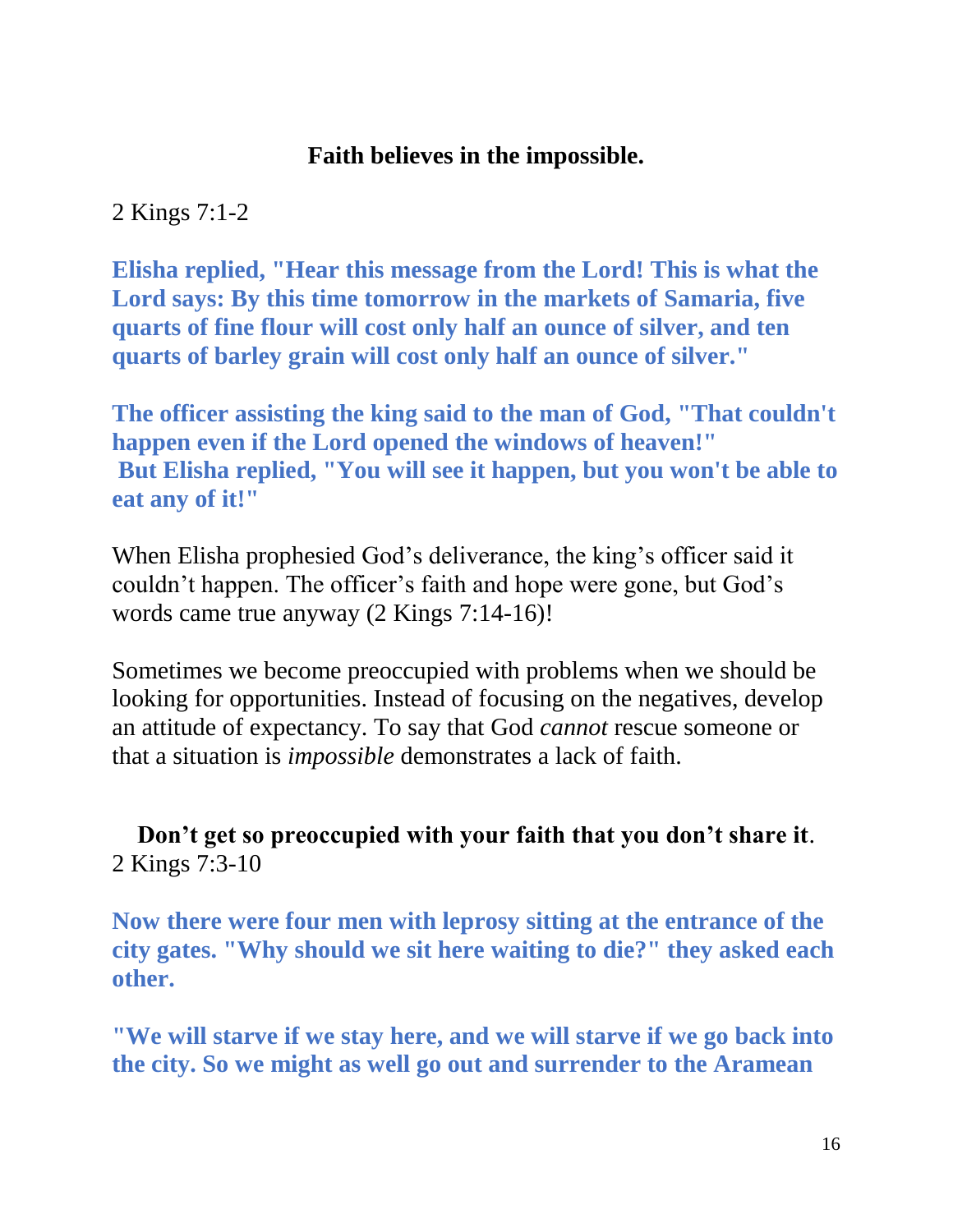**army. If they let us live, so much the better. But if they kill us, we would have died anyway."** 

**So that evening they went out to the camp of the Arameans, but no one was there! For the Lord had caused the whole army of Aram to hear the clatter of speeding chariots and the galloping of horses and the sounds of a great army approaching.** 

**"The king of Israel has hired the Hittites and Egyptians to attack us!" they cried out. So they panicked and fled into the night, abandoning their tents, horses, donkeys, and everything else, and they fled for their lives.**

**When the lepers arrived at the edge of the camp, they went into one tent after another, eating, drinking wine, and carrying out silver and gold and clothing and hiding it.** 

**Finally, they said to each other, "This is not right. This is wonderful news, and we aren't sharing it with anyone! If we wait until morning, some terrible calamity will certainly fall upon us. Come on, let's go back and tell the people at the palace."** 

**So they went back to the city and told the gatekeepers what had happened—that they had gone out to the Aramean camp and no one was there! The horses and donkeys were tethered and the tents were all in order, but there was not a single person around.** 

The lepers discovered the deserted camp and realized their lives had been spared. At first they kept the good news to themselves, forgetting their fellow citizens who were starving in the city.

The Good News about Jesus Christ must be shared too, for no news is more important.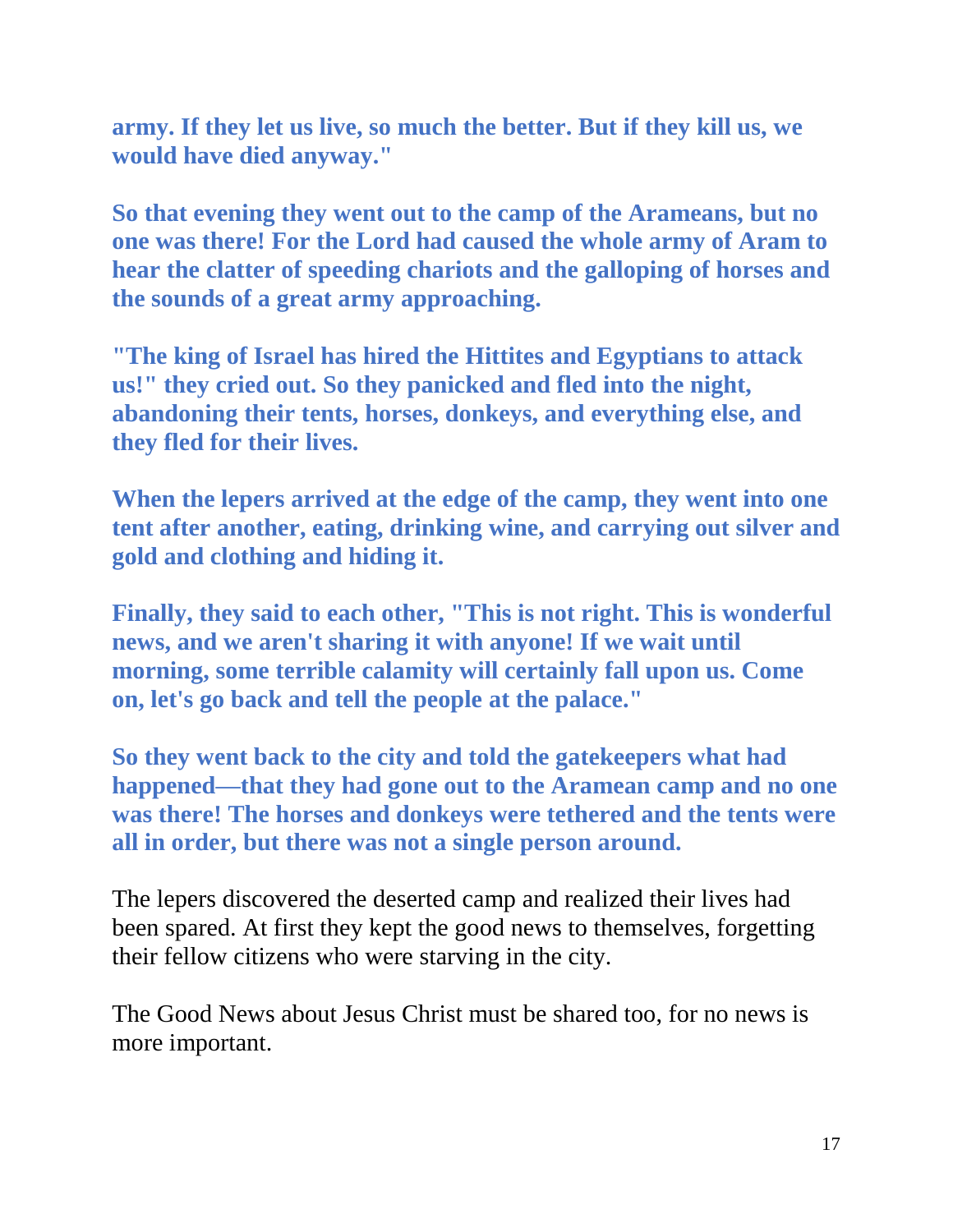We must not forget those who are dying without it. We must not become so preoccupied with our own faith that we neglect sharing it with those around us. Our "good news," like that of the lepers, will not "wait until daylight."

## **Your life must show evidence of faith.**

2 Kings 13:4-6

**Then Jehoahaz prayed for the Lord's help, and the Lord heard his prayer. The Lord could see how terribly the king of Aram was oppressing Israel.** 

**So the Lord raised up a deliverer to rescue the Israelites from the tyranny of the Arameans. Then Israel lived in safety again as they had in former days.** 

**But they continued to sin, following the evil example of Jeroboam. They even set up an Asherah pole in Samaria.** 

The Lord heard Jehoahaz's prayer for help. God delayed his judgment on Israel when they turned to him for help, but they did not sustain their dependence on God for long.

Although there were periodic breaks in their idol worship, there was rarely evidence of genuine faith. It is not enough to say no to sin; we must also say yes to a life of commitment to God. An occasional call for help is not a substitute for a daily life of trust in God.

## **God can rekindle the smallest amount of faith.**

2 Kings 19:31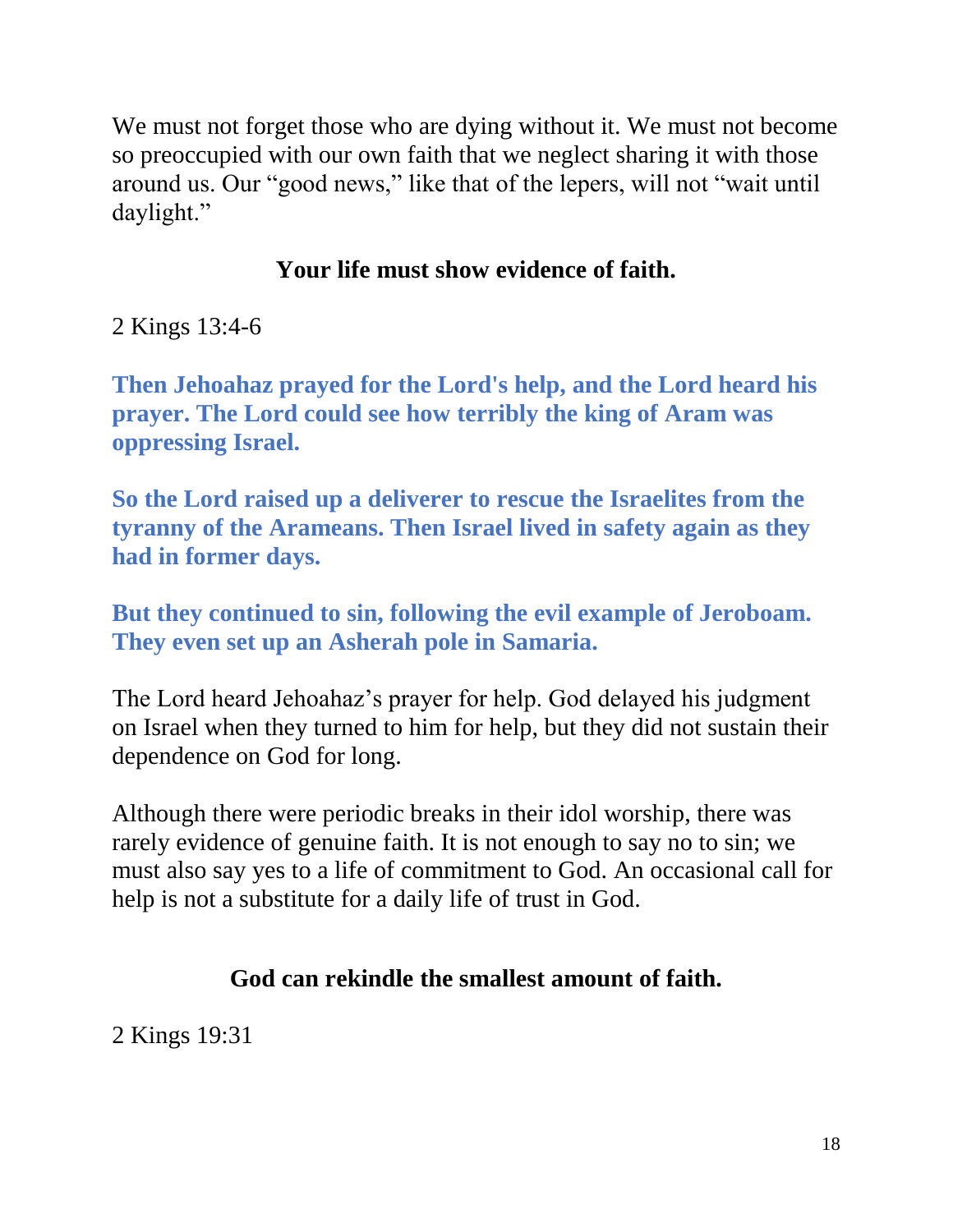**For a remnant of my people will spread out from Jerusalem, a group of survivors from Mount Zion. The passion of the Lord Almighty will make this happen!** 

As long as a tiny spark remains, a fire can be rekindled and fanned into a roaring blaze. Similarly, if just the smallest remnant of true believers retains the spark of faith, God can rebuild it into a strong nation.

And if only a glimmer of faith remains in a heart, God can use it to restore blazing faith in that believer. If you feel that only a spark of faith remains in you, ask God to use it to rekindle a blazing fire of commitment to him.

#### **The faith of Esther**

Esther 4:16

**"Go and gather together all the Jews of Susa and fast for me. Do not eat or drink for three days, night or day. My maids and I will do the same. And then, though it is against the law, I will go in to see the king. If I must die, I am willing to die."** 

By calling for a fast, Esther was asking the Jews to pray for God's help on her dangerous mission. In the Old Testament, prayer always accompanies fasting (see Exodus 34:28; Deut. 9:9; Ezra 8:21-23). An important function of a community of believers is mutual support in difficult times.

When you are experiencing struggles, turn to fellow believers for support by sharing your trials with them and gaining strength from the bond that unites you. Ask them to pray for you. And when others need your support, give it willingly.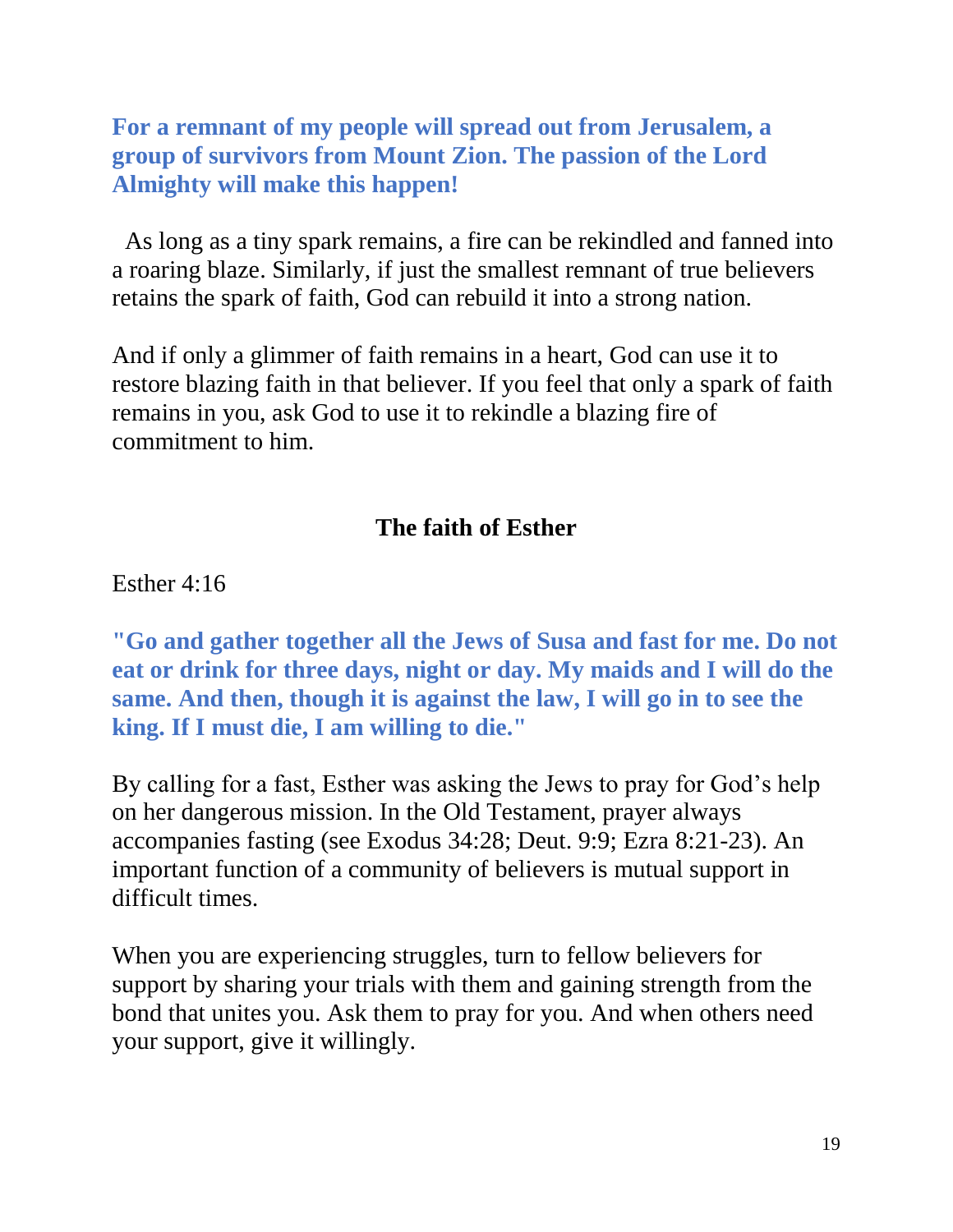## **Not knowing all the answers develops faith.**

## Job 1:1

**There was a man named Job who lived in the land of Uz. He was blameless, a man of complete integrity. He feared God and stayed away from evil.** 

As we read the book of Job, we have information that the characters of the story do not. Job, the main character of the book, lost all he had through no fault of his own. As he struggled to understand why all this was happening to him, it became clear that he was not meant to know the reasons.

He would have to face life with the answers and explanations held back. Only then would his faith fully develop.

We must experience life as Job did—one day at a time and without complete answers to all of life's questions. Will we, like Job, trust God no matter what? Or will we give in to the temptation to say that God doesn't really care?

The location of the land of Uz is uncertain. We only know that Uz had plentiful pastures and crops (Job 1:3), was located near a desert (Job1:19), and was close enough to the Sabeans and Chaldeans to be raided (Job 1:14-17).

Uz is also mentioned in Jeremiah 25:19-20. Most scholars believe Uz was located east of the Jordan River near Canaan (Israel), where the Jews (those to whom God first revealed himself) lived. Job probably knew about God because he knew God's people.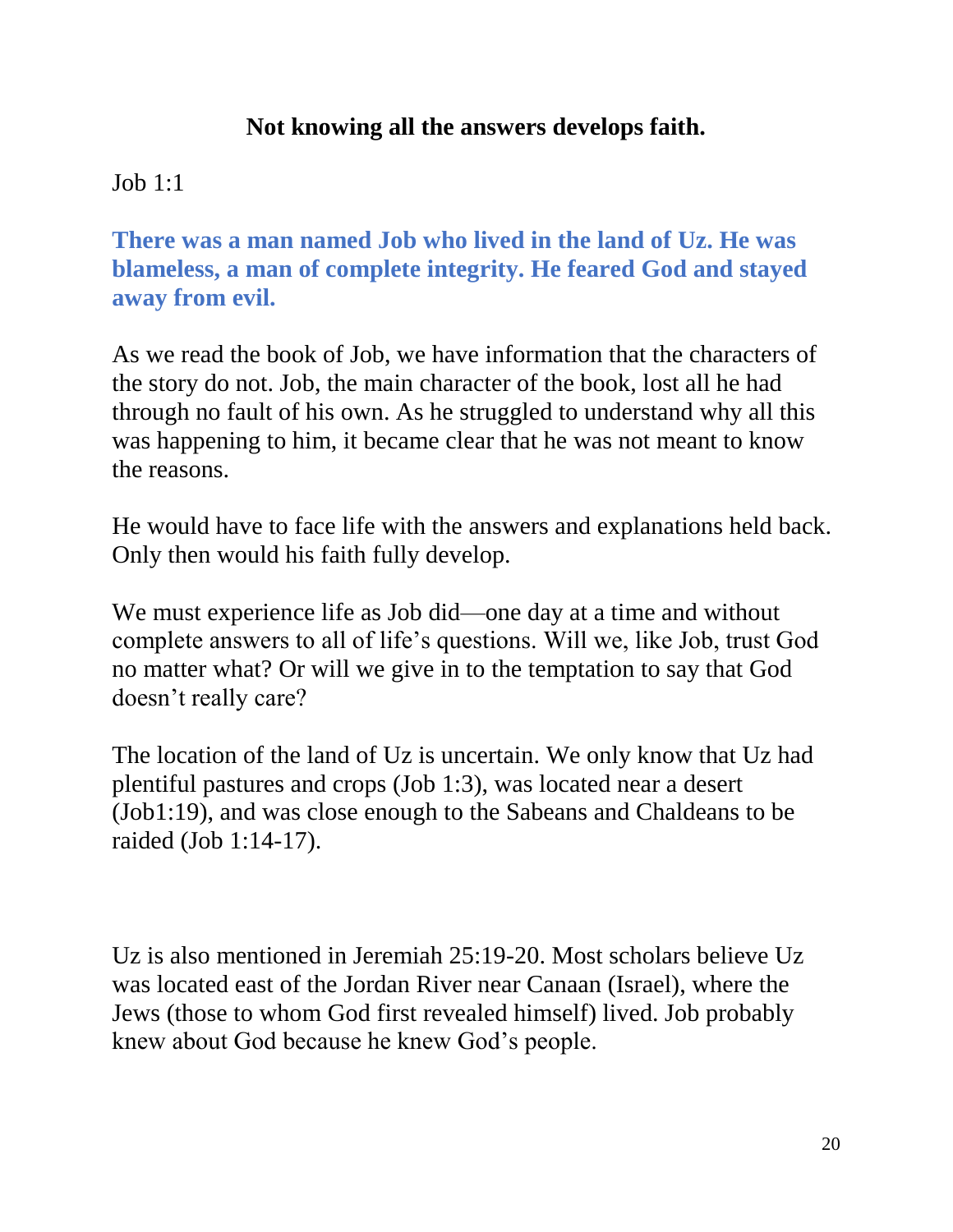As we see calamity and suffering in the book of Job, we must remember that we live in a fallen world where good behavior is not always rewarded and bad behavior is not always punished. When we see a notorious criminal prospering or an innocent child in pain, we say, "That's wrong." And it is.

Sin has twisted justice and made our world unpredictable and ugly.

The book of Job shows a good man suffering for no apparent fault of his own. Sadly, our world is like that. But Job's story does not end in despair.

Through Job's life we can see that faith in God is justified even when our situations look hopeless. Faith based on rewards or prosperity is hollow. To be unshakable, faith must be built on the confidence that God's ultimate purpose will come to pass.

## **Adversity destroys counterfeit faith.**

### Job 1:9

**Satan replied to the Lord, "Yes, Job fears God, but not without good reason!** 

Job was a model of trust and obedience to God, yet God permitted Satan to attack him in an especially harsh manner. Although God loves us, believing and obeying him do not shelter us from life's calamities. Setbacks, tragedies, and sorrows strike Christians and non-Christians alike.

But in our tests and trials, God expects us to express our faith to the world. How do you respond to your troubles? Do you ask God, "Why me?" or do you say, "Use me!"?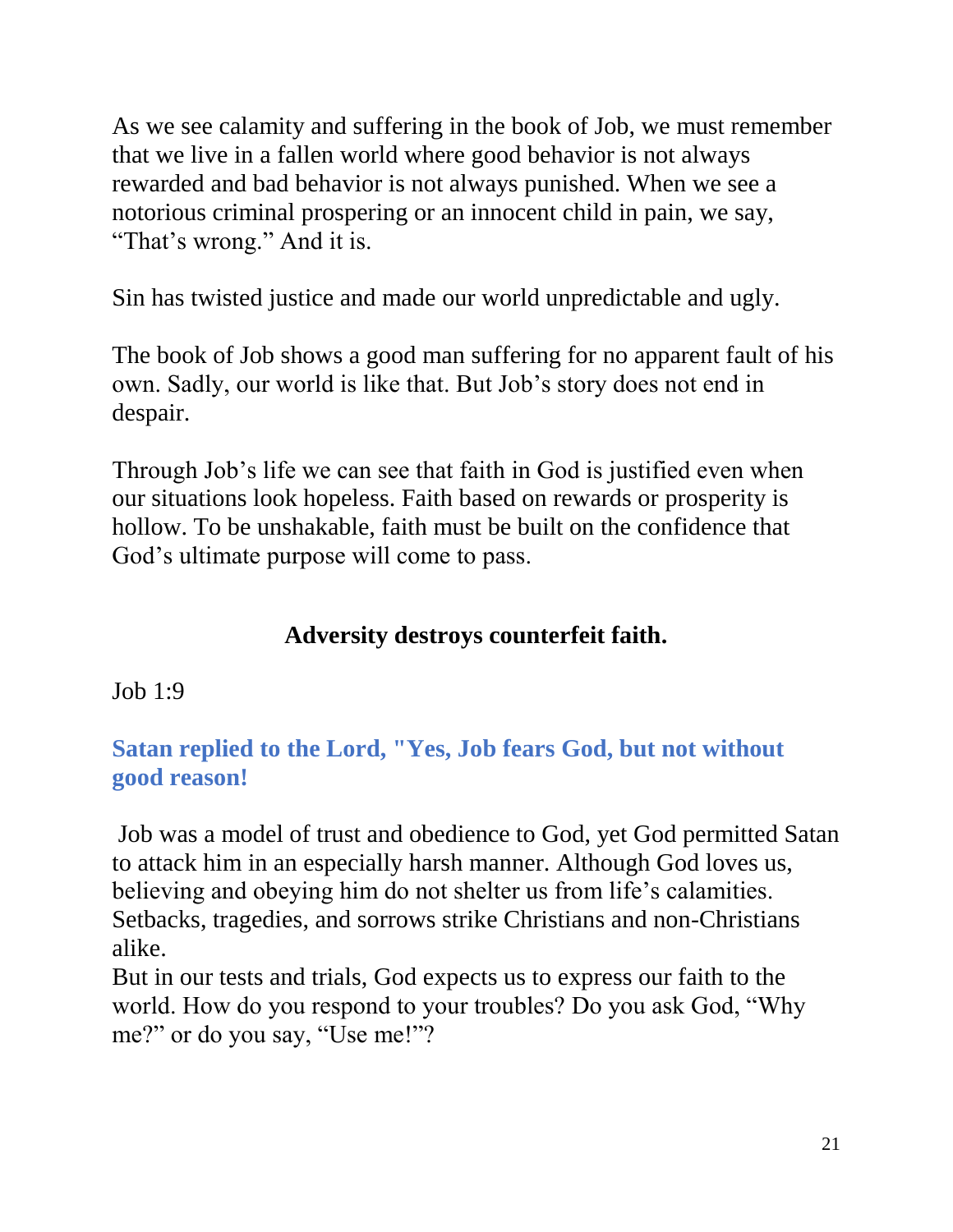This conversation between God and Satan teaches us an important fact about God—he is fully aware of every attempt by Satan to bring suffering and difficulty upon us. While God may allow us to suffer for a reason beyond our understanding, he is never caught by surprise by our troubles and is always compassionate.

## **Could you trust God if you lost everything?**

Job 1:20-22

**Job stood up and tore his robe in grief. Then he shaved his head and fell to the ground before God. He said,**

**"I came naked from my mother's womb, and I will be stripped of everything when I die.**

**The Lord gave me everything I had, and the Lord has taken it away. Praise the name of the Lord!"**

**In all of this, Job did not sin by blaming God.**

Job did not hide his overwhelming grief. He had not lost his faith in God; instead, his emotions showed that he was human and that he loved his family. God created our emotions, and it is not sinful or inappropriate to express them as Job did. If you have experienced a deep loss, a disappointment, or a heartbreak, admit your feelings to yourself and others, and grieve.

Job had lost his possessions and family in this first of Satan's tests, but he reacted rightly toward God by acknowledging God's sovereign authority over everything God had given him. Satan lost this first round. Job passed the test and proved that people can love God for who he is, not for what he gives.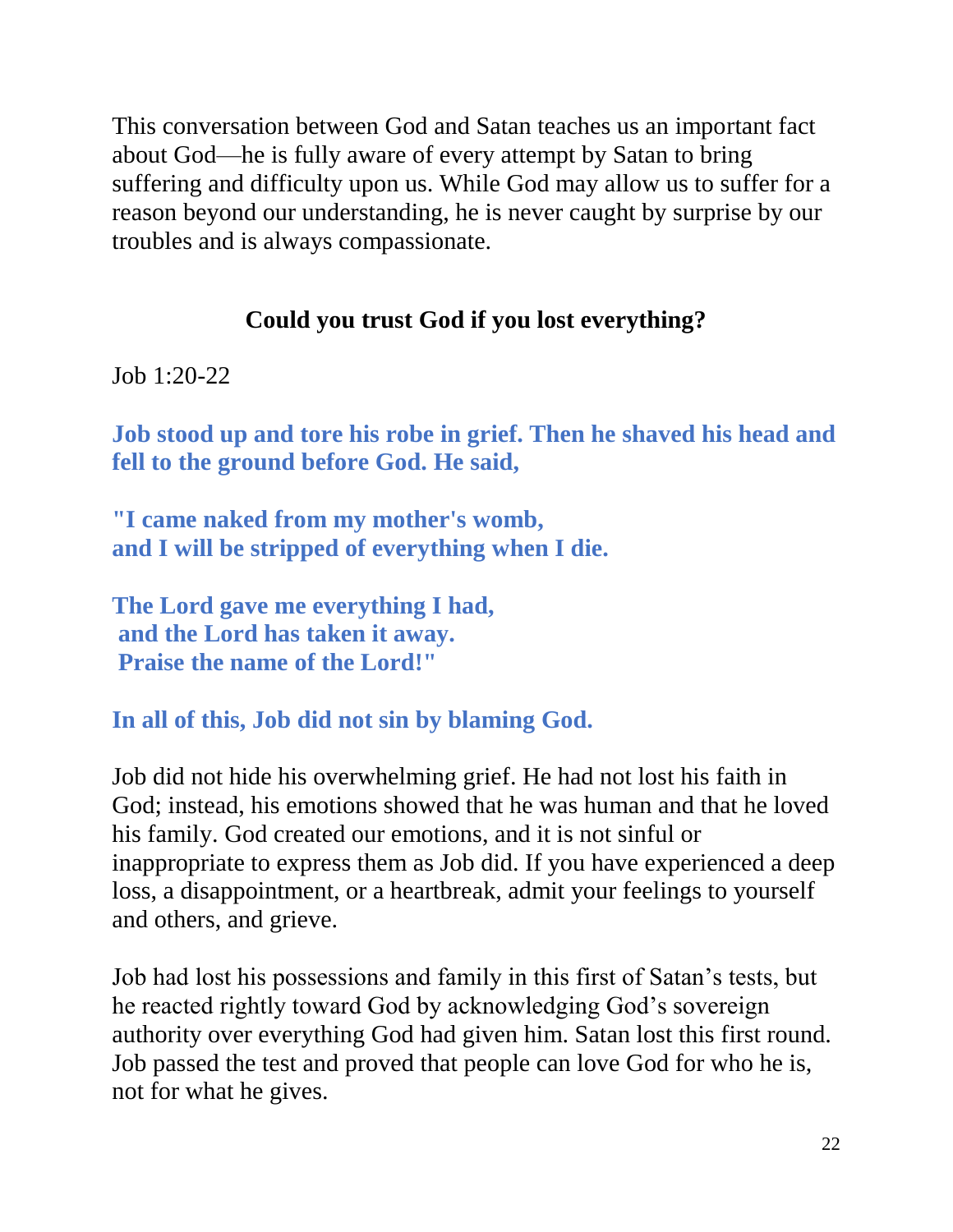# **Chapter 3**



# **Faith must not be based on personal comfort.**

Job 2:10

**But Job replied, "You talk like a godless woman. Should we accept only good things from the hand of God and never anything bad?" So in all this, Job said nothing wrong.**

Many people think that believing in God protects them from trouble, so when calamity comes, they question God's goodness and justice.

But the message of Job is that you should not give up on God because he allows you to have bad experiences. Faith in God does not guarantee personal prosperity, and lack of faith does not guarantee troubles in this life. If this were so, people would believe in God simply to get rich.

God is capable of rescuing us from suffering, but he may also allow suffering to come for reasons we cannot understand. It is Satan's strategy to get us to doubt God at exactly this moment. Here Job shows a perspective broader than seeking his own personal comfort.

If we always knew why we were suffering, our faith would have no room to grow.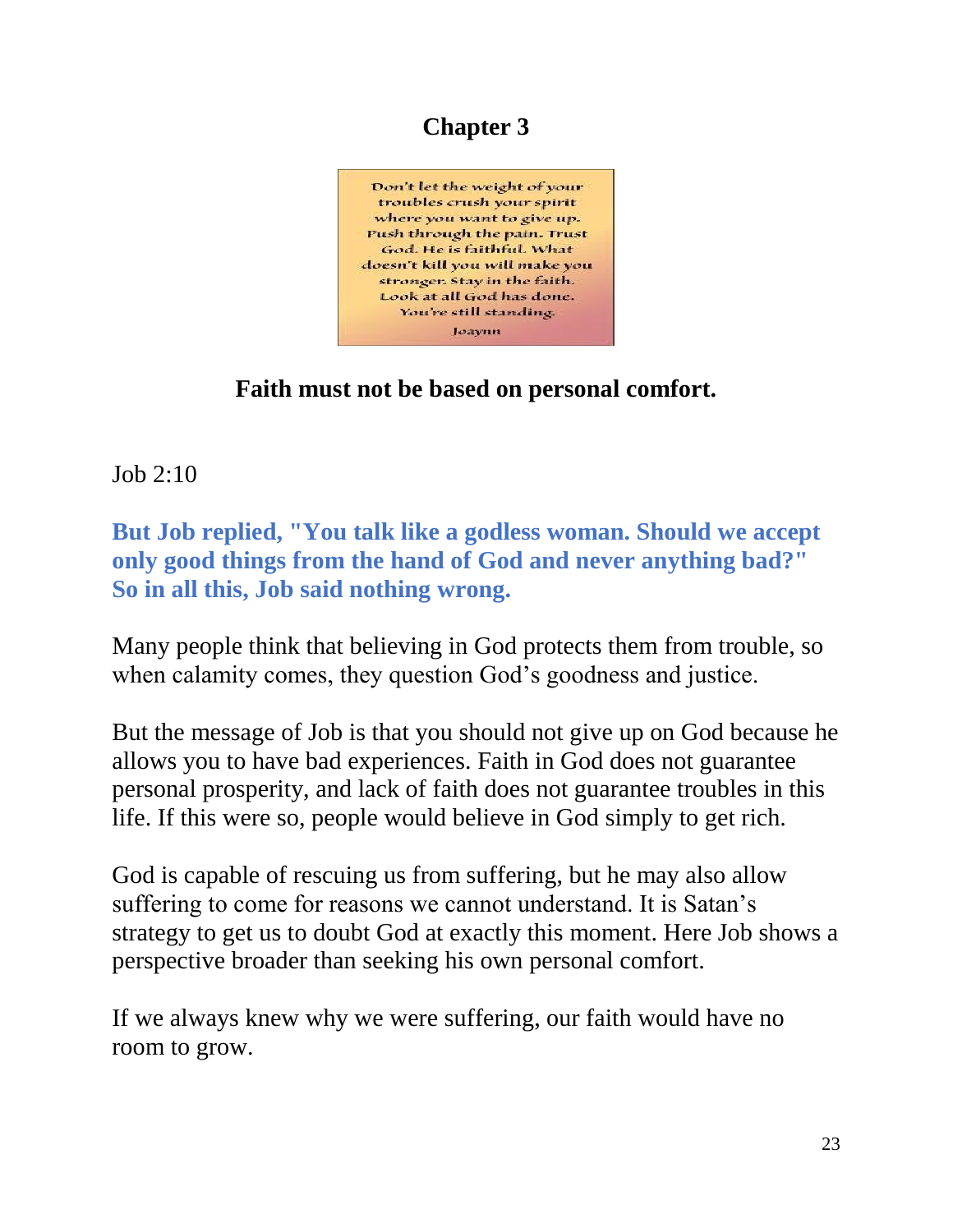### **Faith that is linked to optimism**

Psalm 11:1-4

**I trust in the Lord for protection. So why do you say to me, "Fly to the mountains for safety!**

**The wicked are stringing their bows and setting their arrows in the bow strings. They shoot from the shadows at those who do right. The foundations of law and order have collapsed. What can the righteous do?"**

**But the Lord is in his holy Temple; the Lord still rules from heaven. He watches everything closely, examining everyone on earth.** 

## **When you feel stagnant in faith**

Psalm 51:12

**Restore to me again the joy of your salvation, and make me willing to obey you.** 

Do you ever feel stagnant in your faith, as though you are just going through the motions? Has sin ever driven a wedge between you and God, making him seem distant? David felt this way. He had sinned with Bathsheba and had just been confronted by Nathan the prophet.

In his prayer he cried, "Restore to me the joy of your salvation." God wants us to be close to him and to experience his full and complete life. But sin that remains unconfessed makes such intimacy impossible. Confess your sin to God.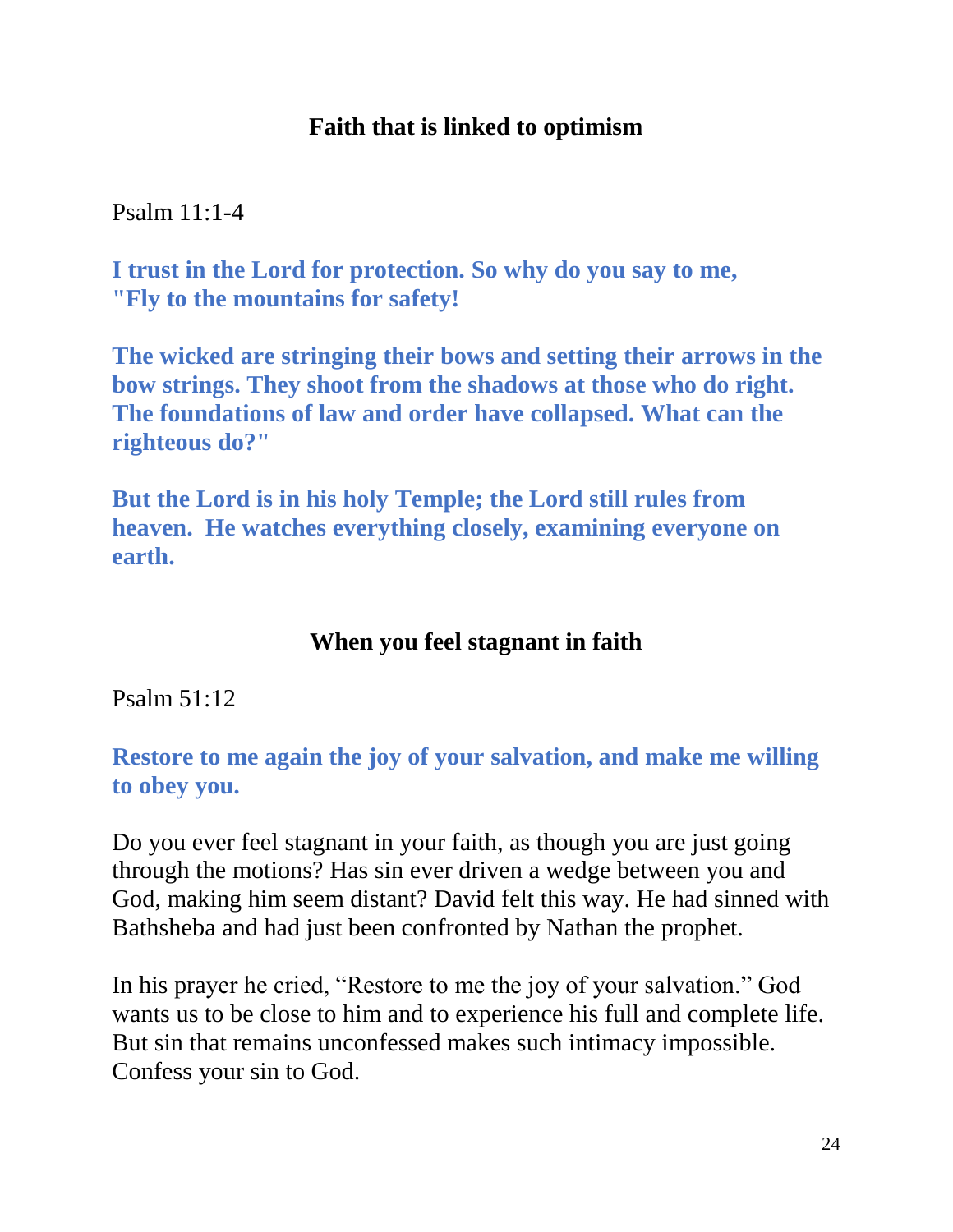You may still have to face some earthly consequences, as David did, but God will give back the joy of your relationship with him.

## **Faith comes alive when we apply Scripture.**

Psalm 119:125

**Give discernment to me, your servant; then I will understand your decrees.** 

The psalmist asked God for discernment. Faith comes alive when we apply Scripture to our daily tasks and concerns. We need discernment so we can understand, and we need the desire to apply Scripture where we need help.

The Bible is like medicine—it goes to work only when we apply it to the affected areas. As you read the Bible, be alert for lessons, commands, or examples that you can put into practice.

## **Faith won't eliminate feelings of rejection or disappointment.**

Jeremiah 21:1-2

**The Lord spoke through Jeremiah when King Zedekiah sent Pashhur son of Malkijah and Zephaniah son of Maaseiah, the priest, to speak with him.** 

**They begged Jeremiah, "Please ask the Lord to help us. King Nebuchadnezzar of Babylon has begun his attack on Judah. Perhaps the Lord will be gracious and do a mighty miracle as he has done in the past. Perhaps he will force Nebuchadnezzar to withdraw his armies."**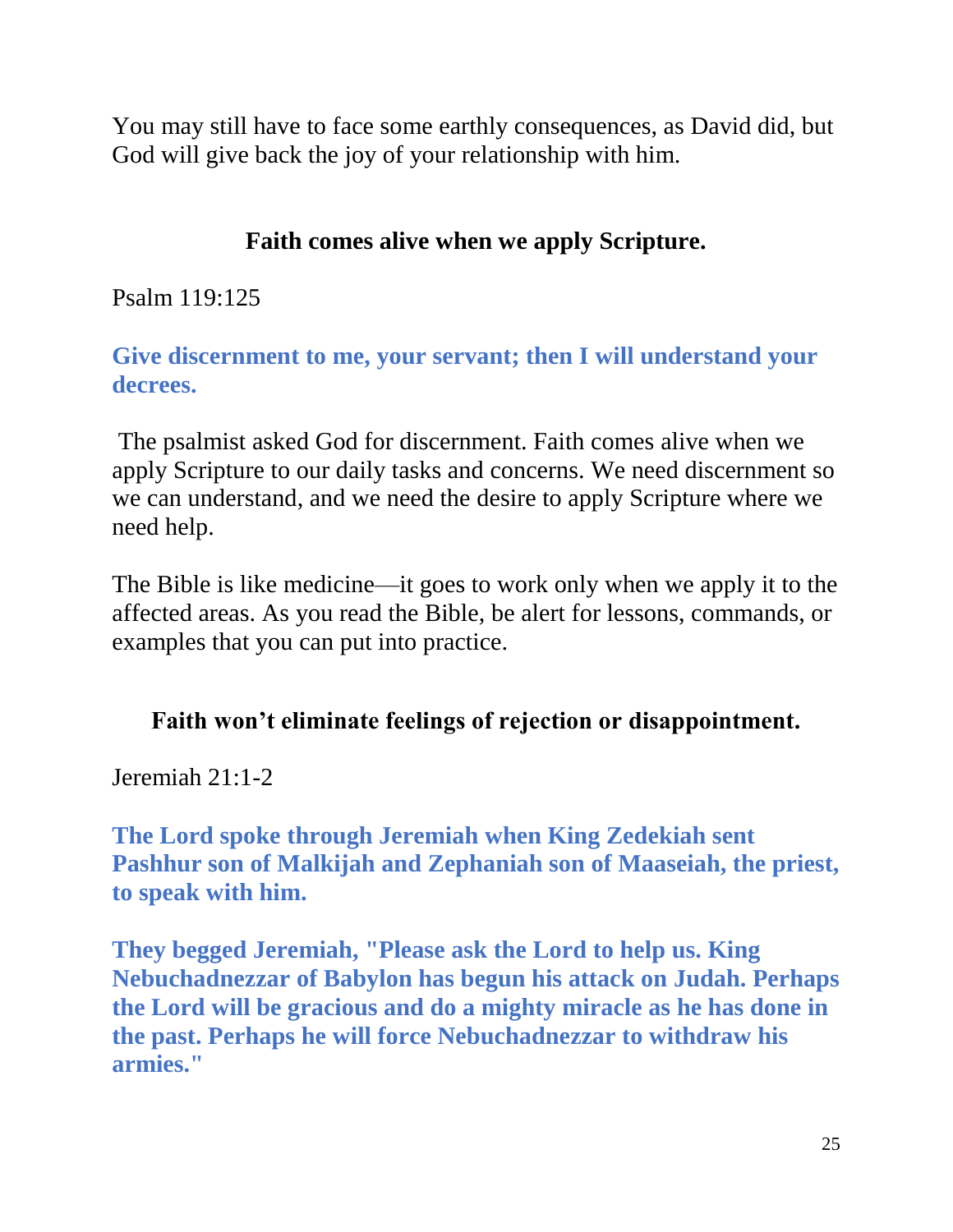Jeremiah 21-28 are Jeremiah's messages concerning Nebuchadnezzar's attacks on Jerusalem between 588 and 586 B.C. (see also 2 Kings 25). King Zedekiah decided to rebel against Nebuchadnezzar (2 Kings 24:20), and the nobles advised allying with Egypt. Jeremiah pronounced judgment on the kings (Jeremiah 21:1-23:8) and false prophets (Jeremiah 23:9-40) for leading the people astray.

King Zedekiah probably was referring to God's deliverance of Jerusalem from Sennacherib, king of Assyria, in the days of Hezekiah (Isaiah 36- 37). But Zedekiah's hopes were dashed. He was Judah's last ruler during the time of the exile of 586 B.C.

Pashhur came to the prophet for help. (This is not the same Pashhur as in Jeremiah 20:1.) God still had work for Jeremiah to do. In living out our faith, we may find that rejection, disappointment, or hard work has brought us to the point of despondency. But we are still needed. God has important work for us as well.

## **Being faithful regardless of the circumstances**

Daniel 3:16-18

**Shadrach, Meshach, and Abednego replied, "O Nebuchadnezzar, we do not need to defend ourselves before you.** 

**If we are thrown into the blazing furnace, the God whom we serve is able to save us. He will rescue us from your power, Your Majesty. But even if he doesn't, Your Majesty can be sure that we will never serve your gods or worship the gold statue you have set up."**

Shadrach, Meshach, and Abednego were pressured to deny God, but they chose to be faithful to him no matter what happened! They trusted God to deliver them, but they were determined to be faithful regardless of the consequences.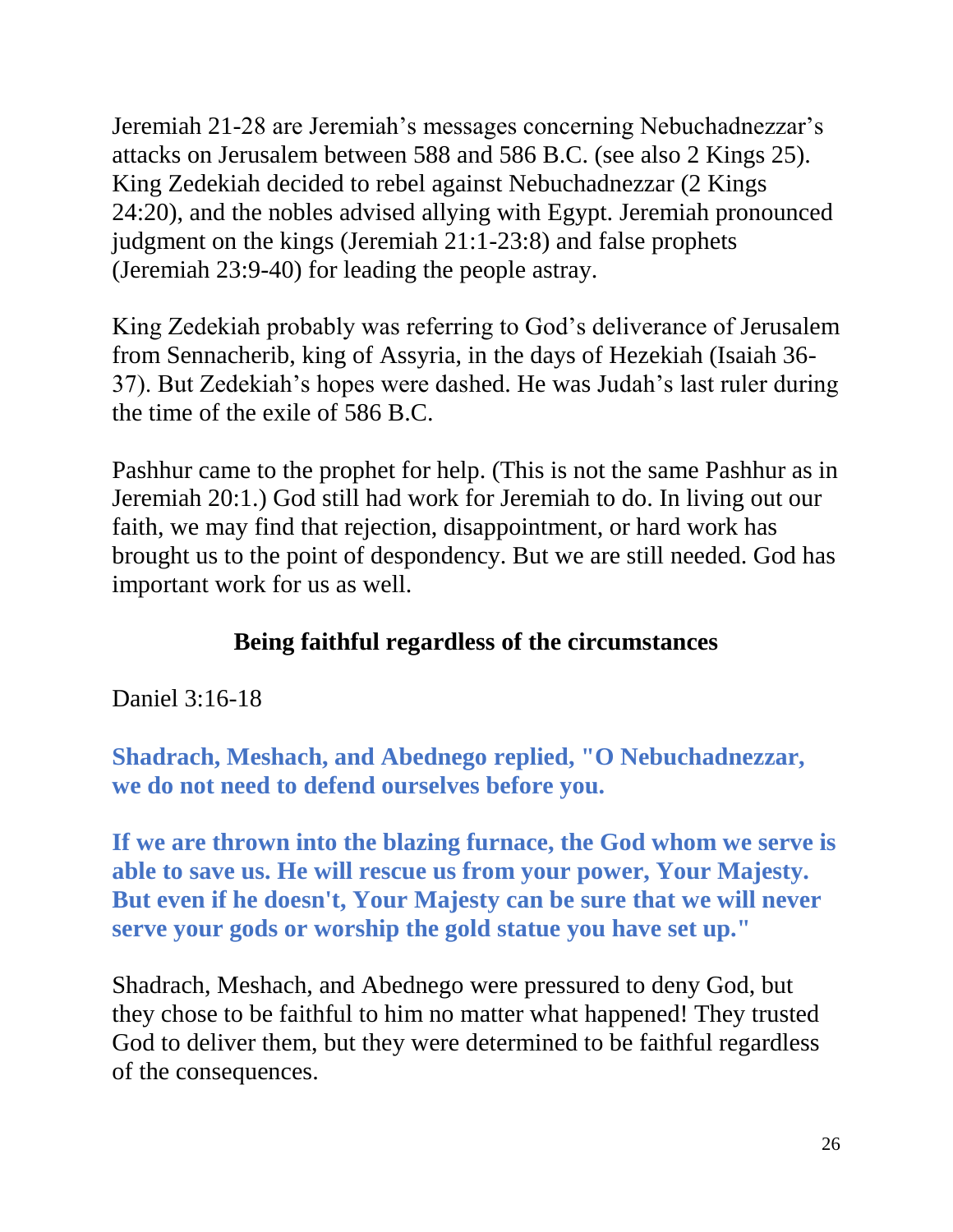If God always rescued those who were true to him, Christians would not need faith. Their religion would be a great insurance policy, and there would be lines of selfish people ready to sign up. We should be faithful to serve God whether he intervenes on our behalf or not. Our eternal reward is worth any suffering we may have to endure first.

## **Is yours faith real?**

Matthew 3:9-10

**Don't just say, 'We're safe—we're the descendants of Abraham.' That proves nothing. God can change these stones here into children of Abraham.** 

**Even now the ax of God's judgment is poised, ready to sever your roots. Yes, every tree that does not produce good fruit will be chopped down and thrown into the fire.** 

Just as a fruit tree is expected to bear fruit, God's people should produce a crop of good deeds. God has no use for people who call themselves Christians but do nothing about it.

Like many people in John's day who were God's people in name only, we are of no value if we are Christians in name only. If others can't see our faith in the way we treat them, we may not be God's people at all.

God's message hasn't changed since the Old Testament—people will be judged for their unproductive lives. God calls us to be *active* in our obedience.

John compared people who claim they believe God but don't live for God to unproductive trees that will be cut down. To be productive for God, we must obey his teachings, resist temptation, actively serve and help others, and share our faith. How productive are you for God?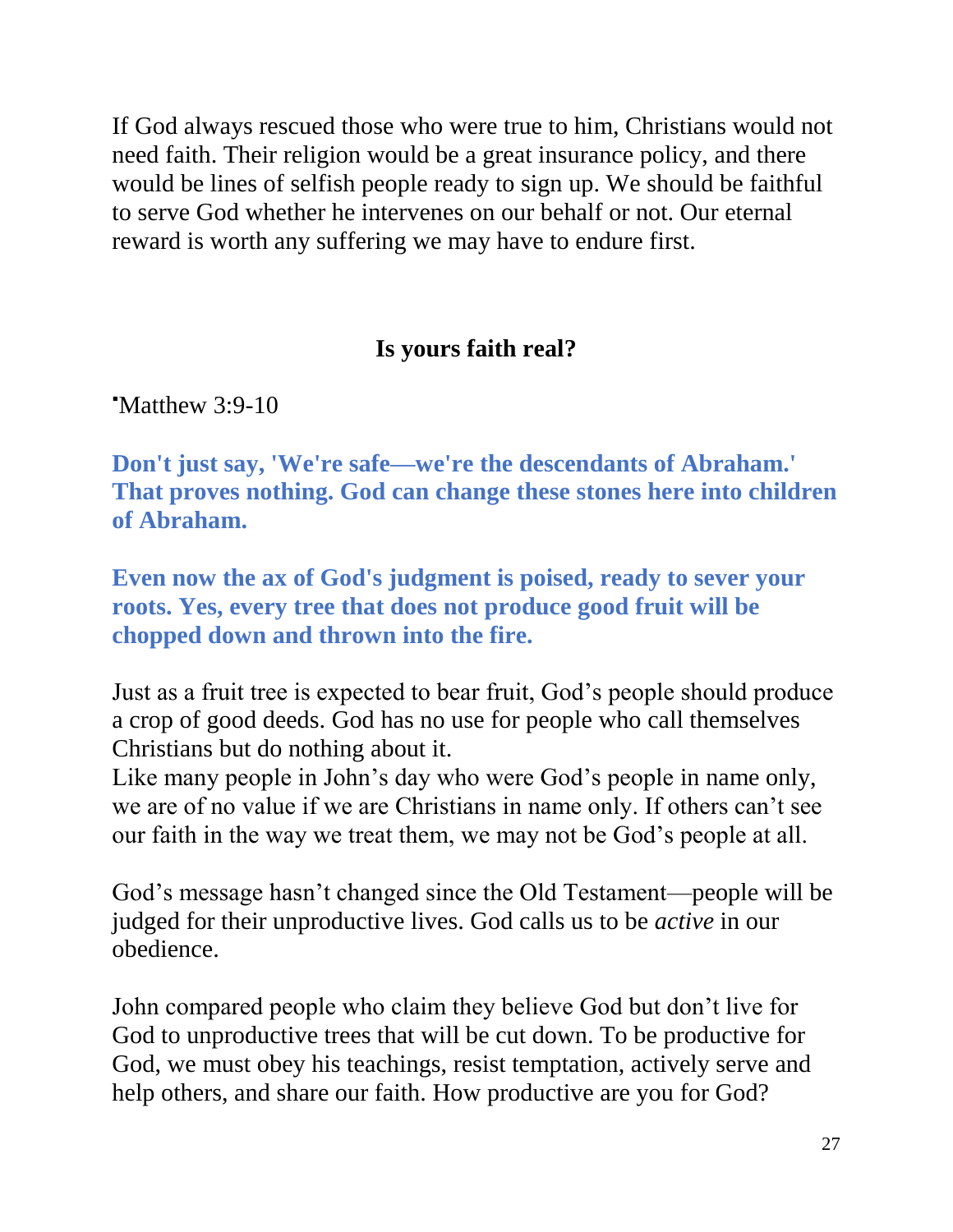## **Faith doesn't always exempt us from suffering.**

Acts 5:17-18

**The high priest and his friends, who were Sadducees, reacted with violent jealousy.** 

**They arrested the apostles and put them in the jail.** 

The religious leaders were jealous—Peter and the apostles were already commanding more respect than they had ever received. The difference, however, was that the religious leaders demanded respect and reverence for themselves; the apostles' goal was to bring respect and reverence to God.

The apostles were respected not because they demanded it, but because they deserved it.

The apostles experienced power to do miracles, great boldness in preaching, and God's presence in their lives, yet they were not free from hatred and persecution. They were arrested, put in jail, beaten, and slandered by community leaders.

Faith in God does not make troubles disappear; it makes troubles appear less frightening because it puts them in the right perspective. Don't expect everyone to react favorably when you share something as dynamic as your faith in Christ.

Some will be jealous, afraid, or threatened. Expect some negative reactions, and remember that you must be more concerned about serving God than about the reactions of people (see Acts 5:29).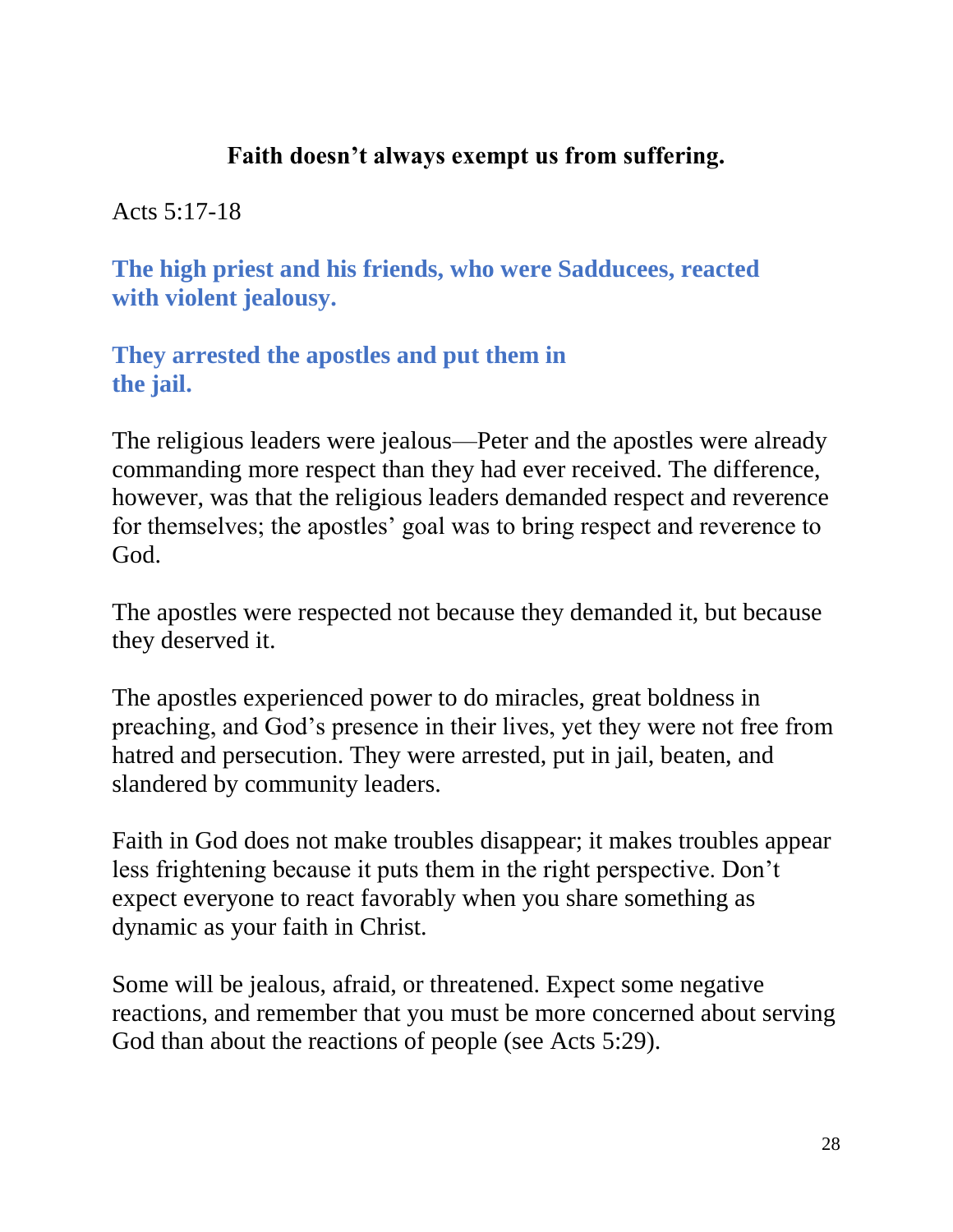Hebrews 11:35-39

**Women received their loved ones back again from death. But others trusted God and were tortured, preferring to die rather than turn from God and be free. They placed their hope in the resurrection to a better life.** 

**Some were mocked, and their backs were cut open with whips. Others were chained in dungeons. Some died by stoning, and some were sawed in half; others were killed with the sword.** 

**Some went about in skins of sheep and goats, hungry and oppressed and mistreated. They were too good for this world. They wandered over deserts and mountains, hiding in caves and holes in the ground.** 

**All of these people we have mentioned received God's approval because of their faith, yet none of them received all that God had promised.** 

Many think that pain is the exception in the Christian life. When suffering occurs, they say, "Why me?" They feel as though God deserted them, or perhaps they accuse him of not being as dependable as they thought. In reality, however, we live in an evil world filled with suffering, even for believers.

But God is still in control. He allows some Christians to become martyrs for the faith, and he allows others to survive persecution. Rather than asking, "Why me?" it is much more helpful to ask, "Why not me?"

Our faith and the values of this world are on a collision course. If we expect pain and suffering to come, we will not be shocked when it hits. But we can also take comfort in knowing that Jesus also suffered.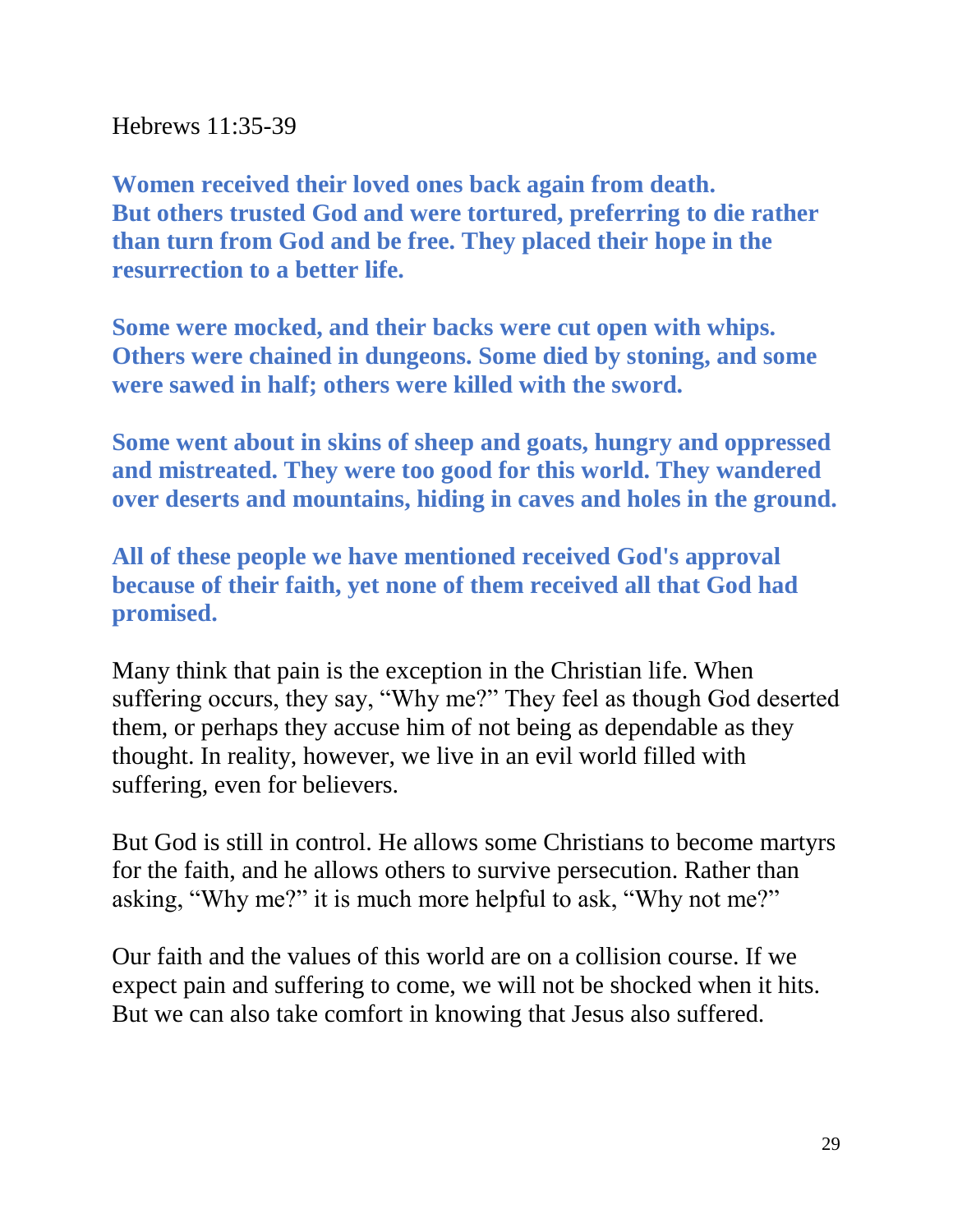He understands our fears, our weaknesses, and our disappointments (see Hebrews 2:16-18; Hebrews 4:14-16). He promised never to leave us (Matthew 28:18-20), and he intercedes on our behalf (Hebrews 7:24-25).

In times of pain, persecution, or suffering we should trust confidently in Christ.

## **Disciples were not always strong in faith.**

Mark 1:16-20

**One day as Jesus was walking along the shores of the Sea of Galilee, he saw Simon and his brother, Andrew, fishing with a net, for they were commercial fishermen.** 

We often assume that Jesus' disciples were great men of faith from the first time they met Jesus.

But they had to grow in their faith just as all believers do (Mark 14:48- 50, 66-72; John 14:1-9; John 20:26-29). This is apparently not the only time Jesus called Peter (Simon), James, and John to follow him (see Luke 5:1-11 and John 1:35-42 for two other times).

Although it took time for Jesus' call and his message to get through, the disciples *followed.* In the same way, we may question and falter, but we must never stop following Jesus.

**Jesus called out to them, "Come, be my disciples, and I will show you how to fish for people!" And they left their nets at once and went with him.**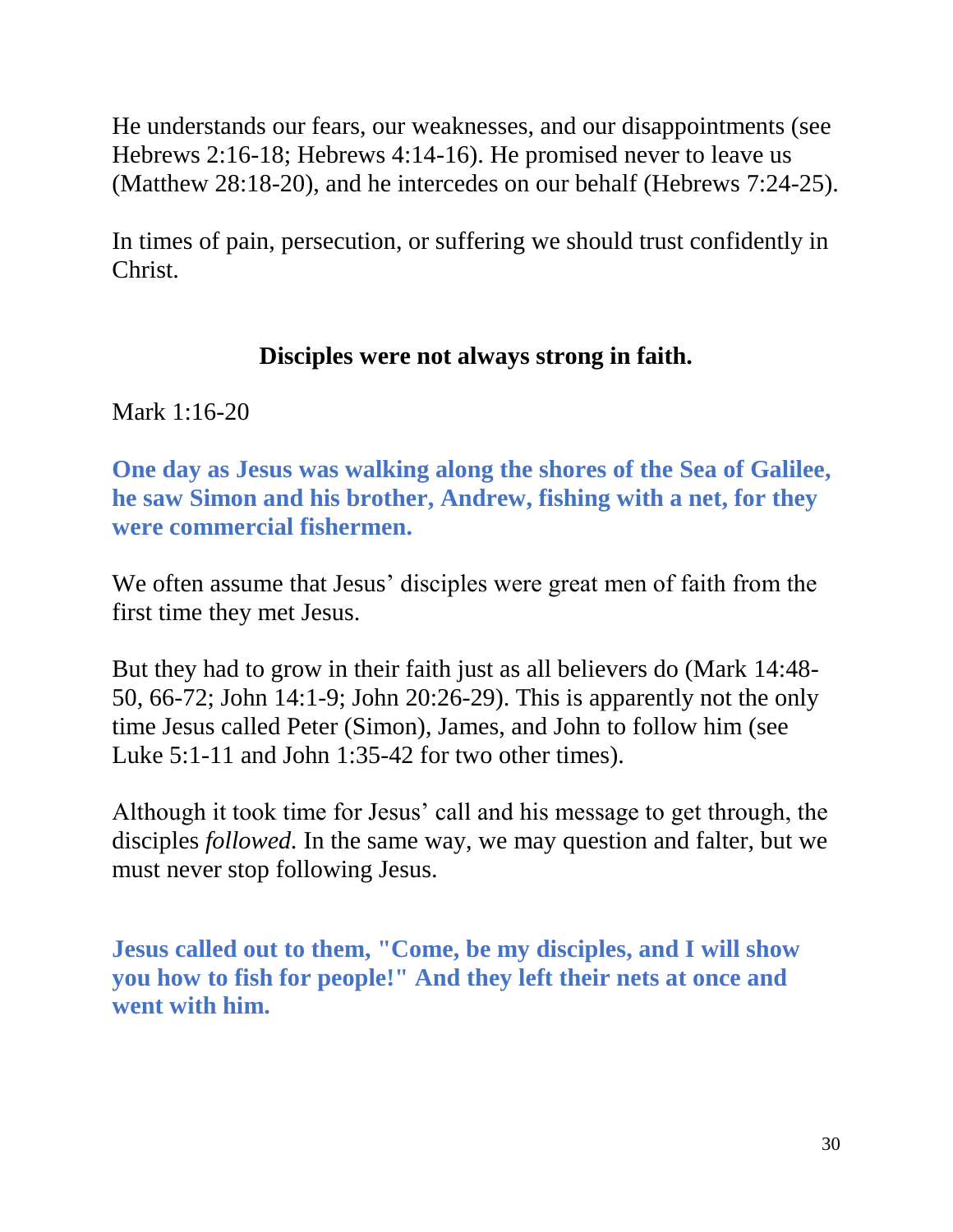**A little farther up the shore Jesus saw Zebedee's sons, James and John, in a boat mending their nets. He called them, too, and immediately they left their father, Zebedee, in the boat with the hired men and went with him.**

### **What motivates does your faith have?**

Luke 3:7

**Here is a sample of John's preaching to the crowds that came for baptism: "You brood of snakes! Who warned you to flee God's coming judgment?**

Some people wanted to be baptized by John so they could escape eternal punishment, but they didn't turn to God for salvation. John had harsh words for such people. He knew that God values reformation above ritual.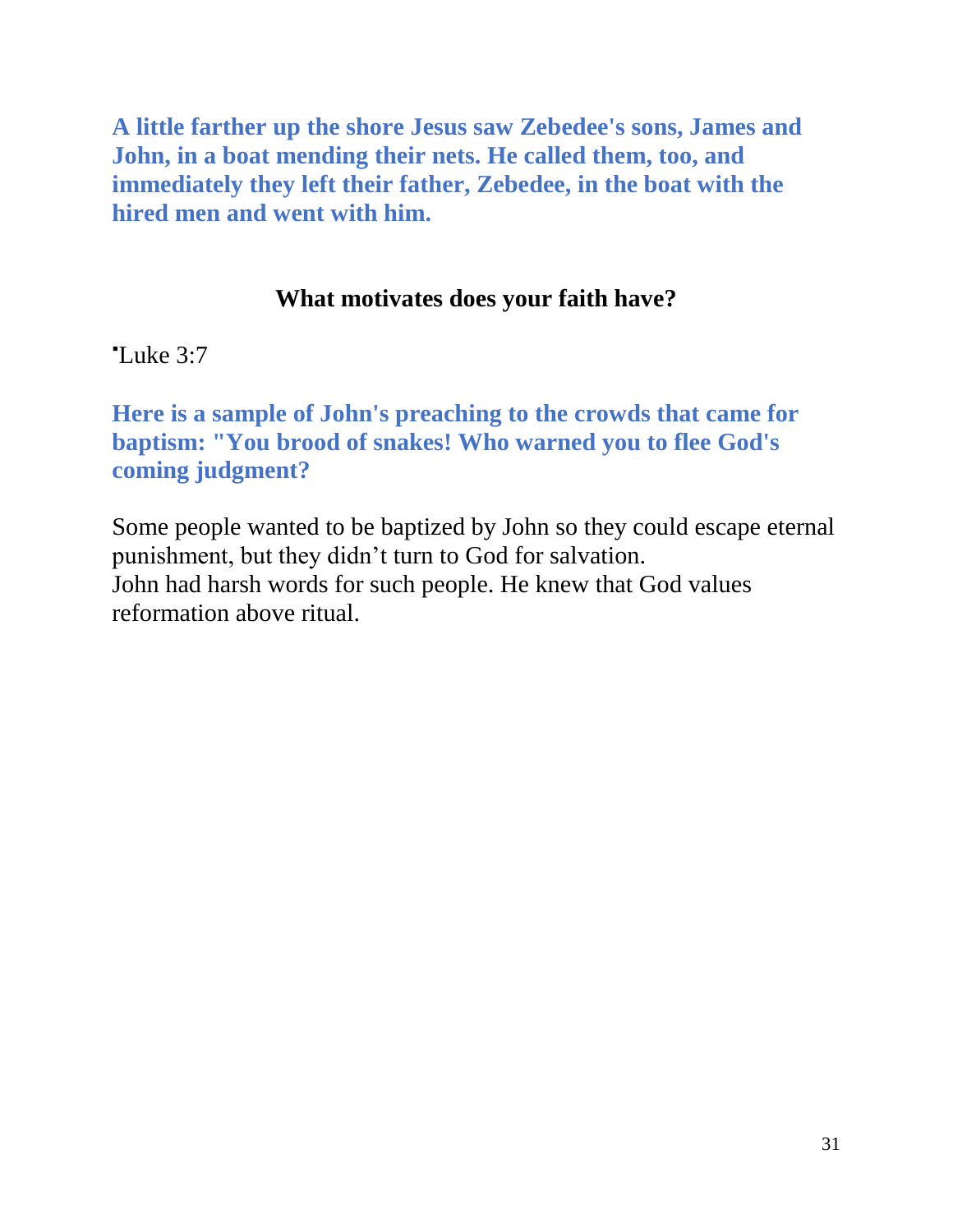## Chapter 4



# **The relationship between faith and deeds.**

Luke 3:8-9

Prove by the way you live that you have really turned from your sins and turned to God. Don't just say, 'We're safe—we're the descendants of Abraham.' That proves nothing.

God can change these stones here into children of Abraham. Even now the ax of God's judgment is poised, ready to sever your roots. Yes, every tree that does not produce good fruit will be chopped down and thrown into the fire."

Phil. 3:2-3

**Watch out for those dogs, those wicked men and their evil deeds, those mutilators who say you must be circumcised to be saved.** 

**For we who worship God in the Spirit are the only ones who are truly circumcised. We put no confidence in human effort. Instead, we boast about what Christ Jesus has done for us.**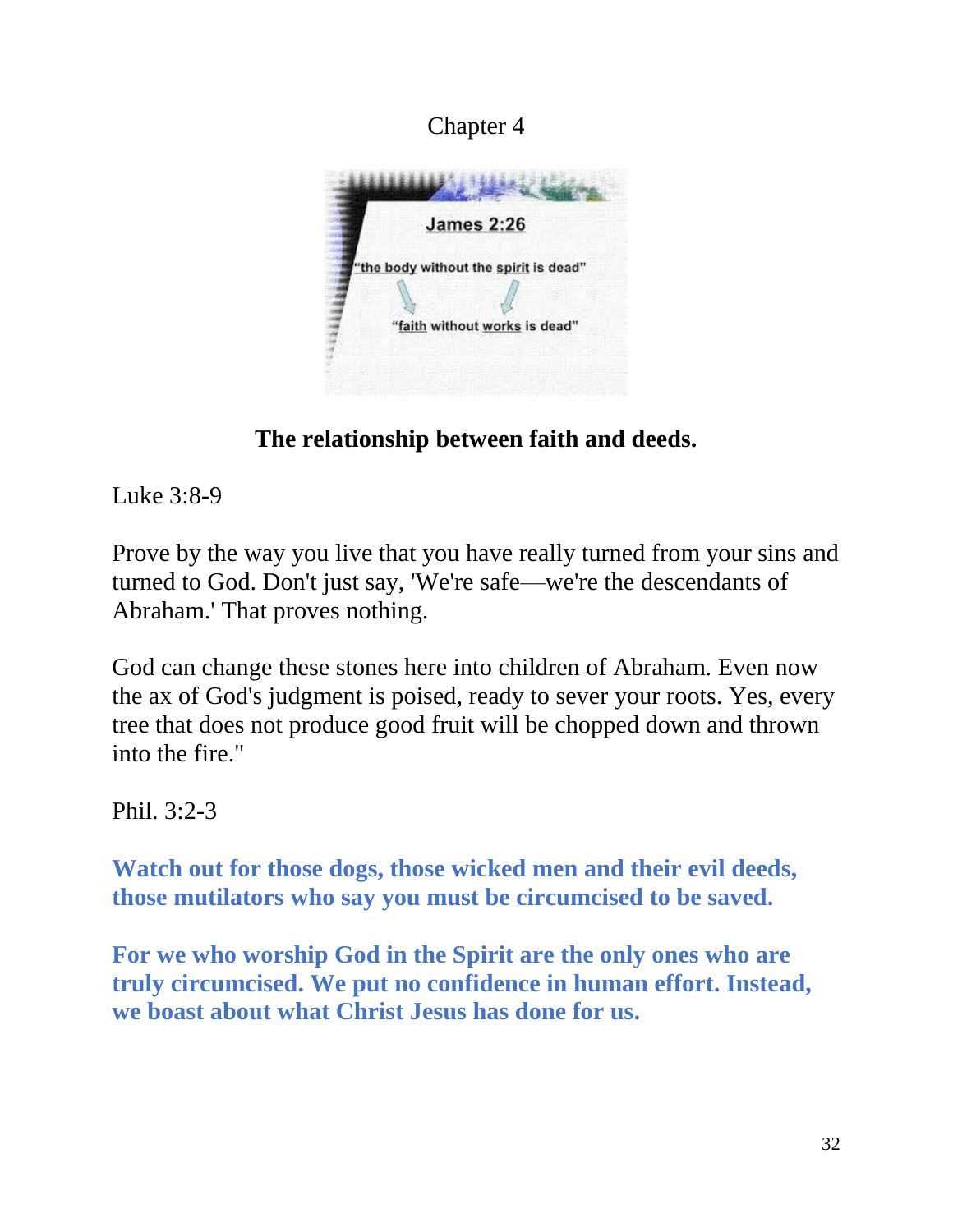Selfish ambition can ruin a church, but genuine humility can build it. Being humble involves having a true perspective about ourselves (see Romans 12:3).

t does not mean that we should put ourselves down. Before God, we are sinners, saved only by God's grace, but we *are* saved and therefore have great worth in God's kingdom.

We are to lay aside selfishness and treat others with respect and common courtesy. Considering others' interests as more important than our own links us with Christ, who was a true example of humility.

James 2:1

## **My dear brothers and sisters, how can you claim that you have faith in our glorious Lord Jesus Christ if you favor some people more than others?**

The book of James was one of the earliest letters, probably written before A.D. 50. After Stephen was martyred (Acts 7:55-8:3), persecution increased, and Christians in Jerusalem were scattered throughout the Roman world. There were thriving Jewish-Christian communities in Rome, Alexandria, Cyprus, and cities in Greece and Asia Minor. Because these early believers did not have the support of established Christian churches, James wrote to them as a concerned leader, to encourage them in their faith during those

James 2:18

**Now someone may argue, "Some people have faith; others have good deeds."**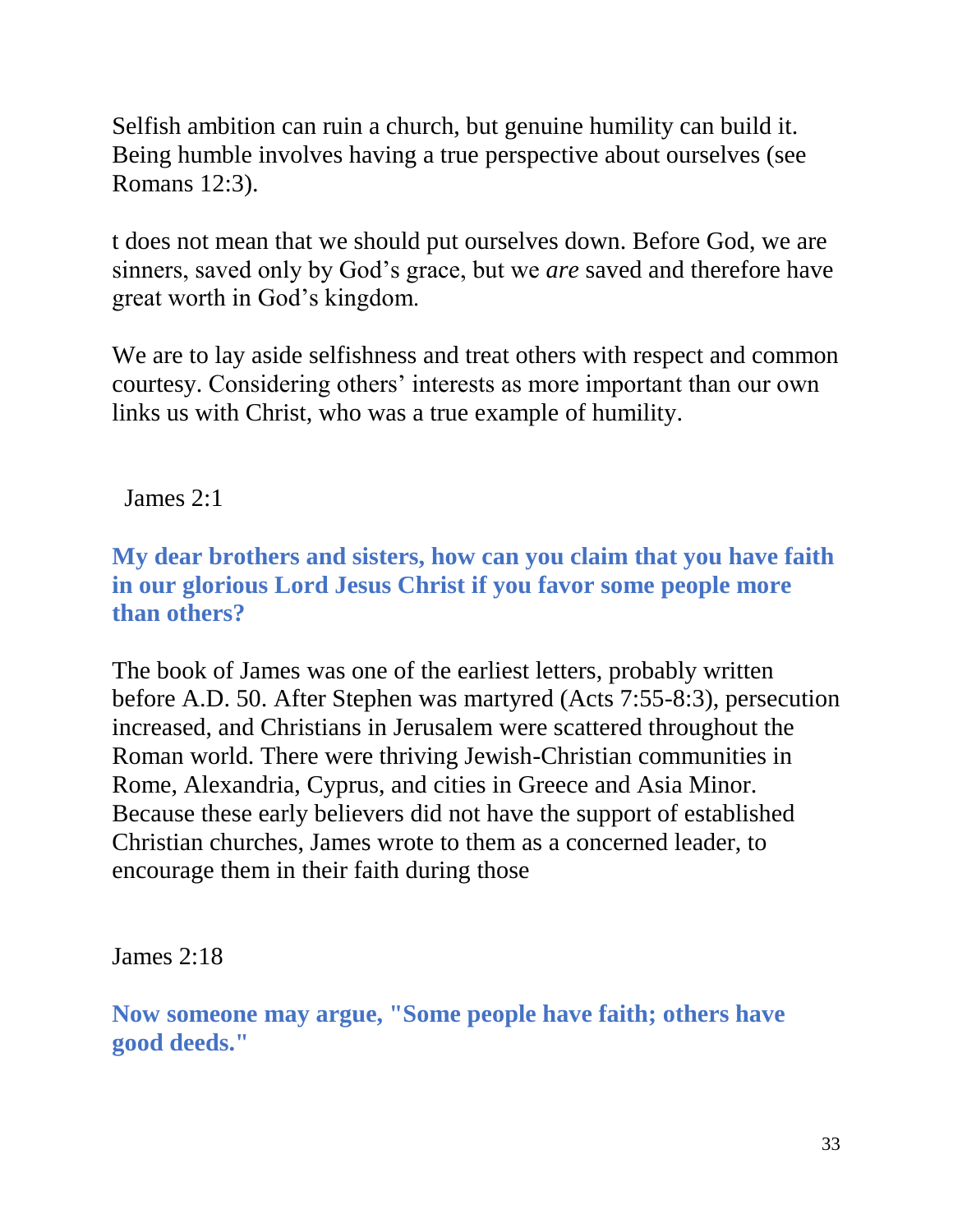**I say, "I can't see your faith if you don't have good deeds, but I will show you my faith through my good deeds."** 

At first glance, this verse seems to contradict Romans 3:28, "man is justified by faith apart from observing the law." Deeper investigation, however, shows that the teachings of James and Paul are not at odds. While it is true that our good deeds can never earn salvation, true faith always results in a changed life and good deeds.

Paul speaks against those who try to be saved by deeds instead of true faith; James speaks against those who confuse mere intellectual assent with true faith. After all, even demons know who Jesus is, but they don't obey him (James 2:19).

True faith involves a commitment of your whole self to God.

James 5:20

### **You can be sure that the one who brings that person back will save that sinner from death and bring about the forgiveness of many sins.**

The book of James emphasizes faith in action. Right living is the evidence and result of faith. The church must serve with compassion, speak lovingly and truthfully, live in obedience to God's commands, and love one another.

The body of believers ought to be an example of heaven on earth, drawing people to Christ through love for God and each other. If we truly believe God's Word, we will *live* it day by day. God's Word is not merely something we read or think about, but something we do. Belief, faith, and trust must have hands and feet—ours!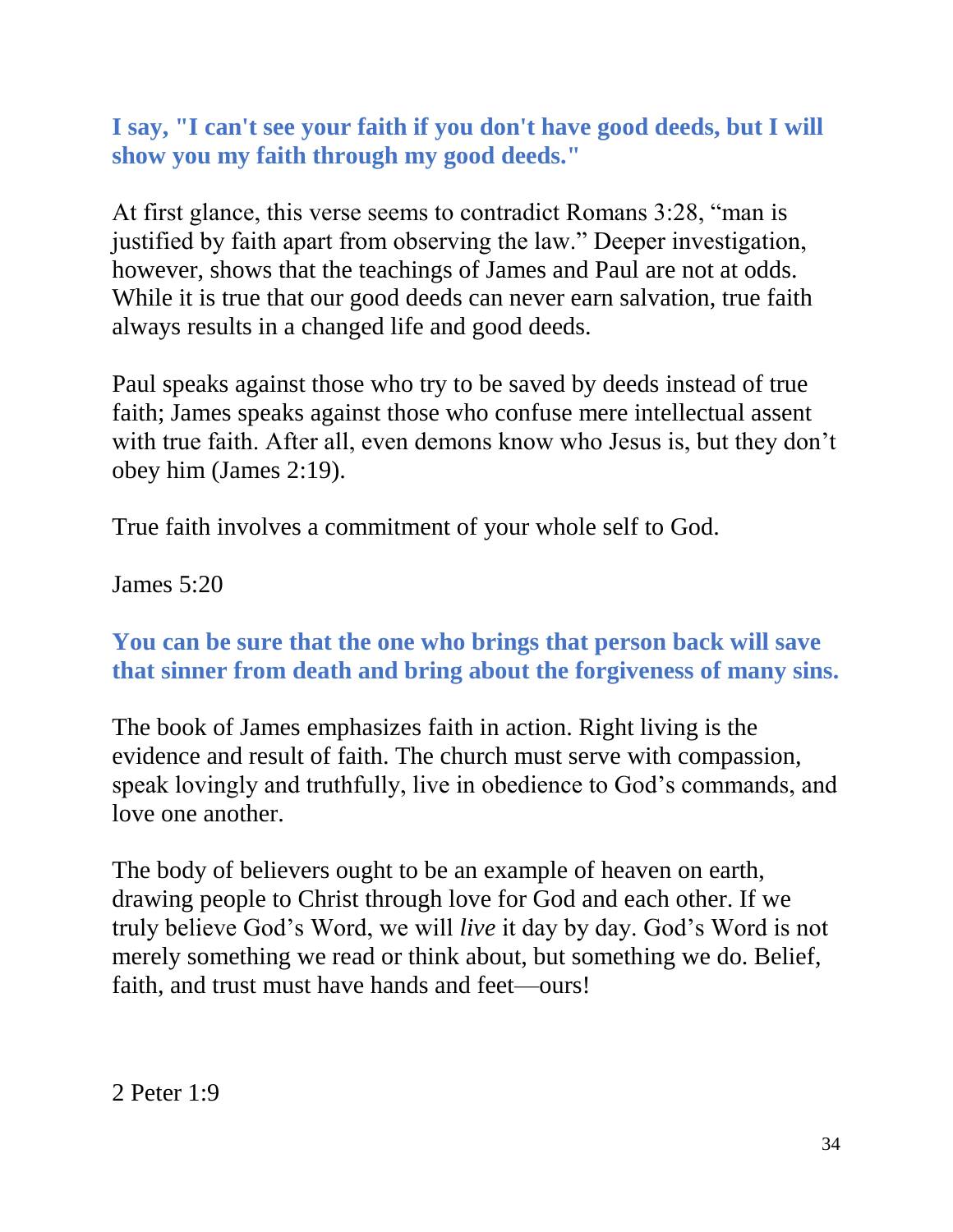**But those who fail to develop these virtues are blind or, at least, very shortsighted. They have already forgotten that God has cleansed them from their old life of sin.**

Our faith must go beyond what we believe; it must become a dynamic part of all we do, resulting in good fruit and spiritual maturity. Salvation does not depend on good deeds, but it results in good deeds. A person who claims to be saved while remaining unchanged does not understand faith or what God has done for him or her.

1 John 2:28-29

**And now, dear children, continue to live in fellowship with Christ so that when he returns, you will be full of courage and not shrink back from him in shame.** 

**Since we know that God is always right, we also know that all who do what is right are his children.**

Our faith must go beyond what we believe; it must become a dynamic part of all we do, resulting in good fruit and spiritual maturity. Salvation does not depend on good deeds, but it results in good deeds. A person who claims to be saved while remaining unchanged does not understand faith or what God has done for him or her.

#### **New believers can share your faith too.**

Mark 2:14-15

**As he walked along, he saw Levi son of Alphaeus sitting at his taxcollection booth. "Come, be my disciple," Jesus said to him. So Levi got up and followed him.**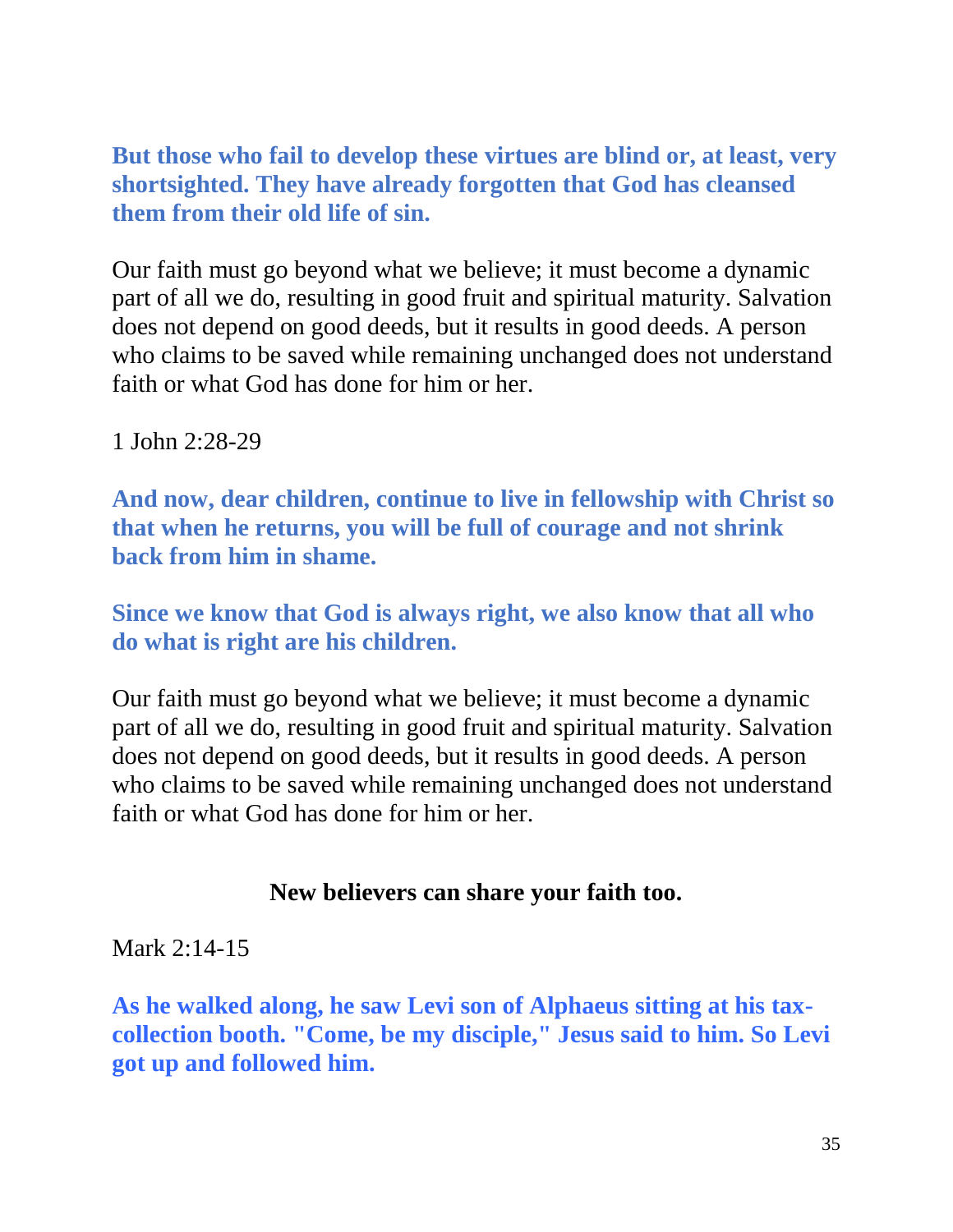**That night Levi invited Jesus and his disciples to be his dinner guests, along with his fellow tax collectors and many other notorious sinners. (There were many people of this kind among the crowds that followed Jesus.)** 

The day that Levi met Jesus, Levi held a meeting at his house to introduce others to Jesus. Levi didn't waste any time starting to witness! Some people feel that new believers should wait for maturity or training before they begin to tell others about Christ. But like Levi, new believers can share their faith right away with whatever knowledge, skill, or experience they already have.

### **Faith of the royal official**

 $John 4.48$ 

### **Jesus asked, "Must I do miraculous signs and wonders before you people will believe in me?"**

This miracle was more than a favor to one official; it was a sign to all the people. John's Gospel was written to all mankind to urge faith in Christ. Here a government official had faith that Jesus could do what he claimed. The official believed; *then* he saw a miraculous sign.

### **Our faith affects others.**

Luke 5:18-20

**Some men came carrying a paralyzed man on a sleeping mat. They tried to push through the crowd to Jesus, but they couldn't reach him. So they went up to the roof, took off some tiles, and lowered the sick man down into the crowd, still on his mat, right in front of Jesus.**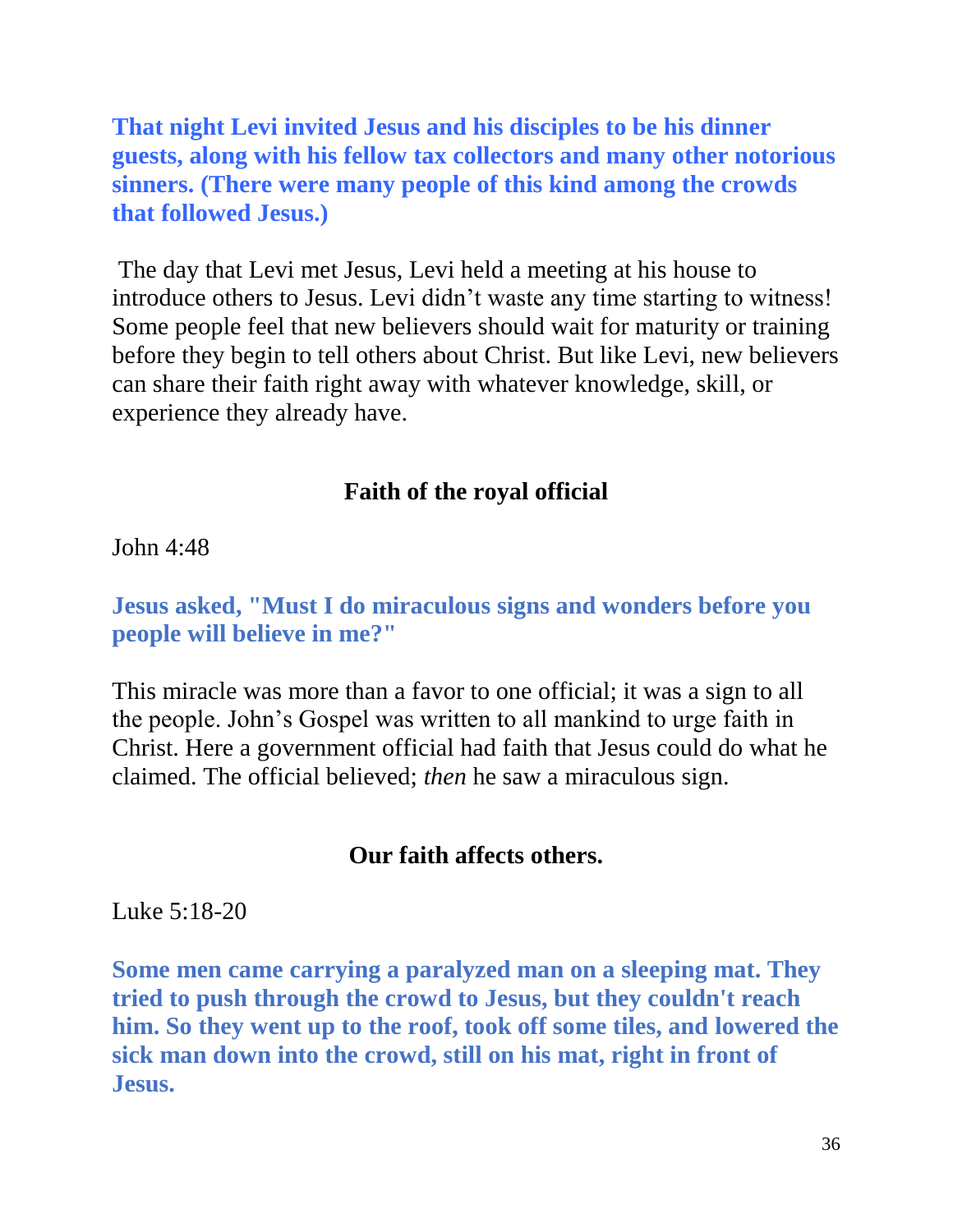### **Seeing their faith, Jesus said to the man, "Son, your sins are forgiven."**

It wasn't the paralytic's faith that impressed Jesus, but the faith of his friends. Jesus responded to their faith and healed the man. For better or worse, our faith affects others.

We cannot make another person a Christian, but we can do much through our words, actions, and love to give him or her a chance to respond. Look for opportunities to bring your friends to the living Christ.

### **Why some may resist your faith.**

John 3:19-21

**Their judgment is based on this fact: The light from heaven came into the world, but they loved the darkness more than the light, for their actions were evil.** 

**They hate the light because they want to sin in the darkness. They stay away from the light for fear their sins will be exposed and they will be punished.** 

**But those who do what is right come to the light gladly, so everyone can see that they are doing what God wants."**

Many people don't want their lives exposed to God's light because they are afraid of what will be revealed. They don't want to be changed. Don't be surprised when these same people are threatened by your desire to obey God and do what is right, because they are afraid that the light in you may expose some of the darkness in their lives.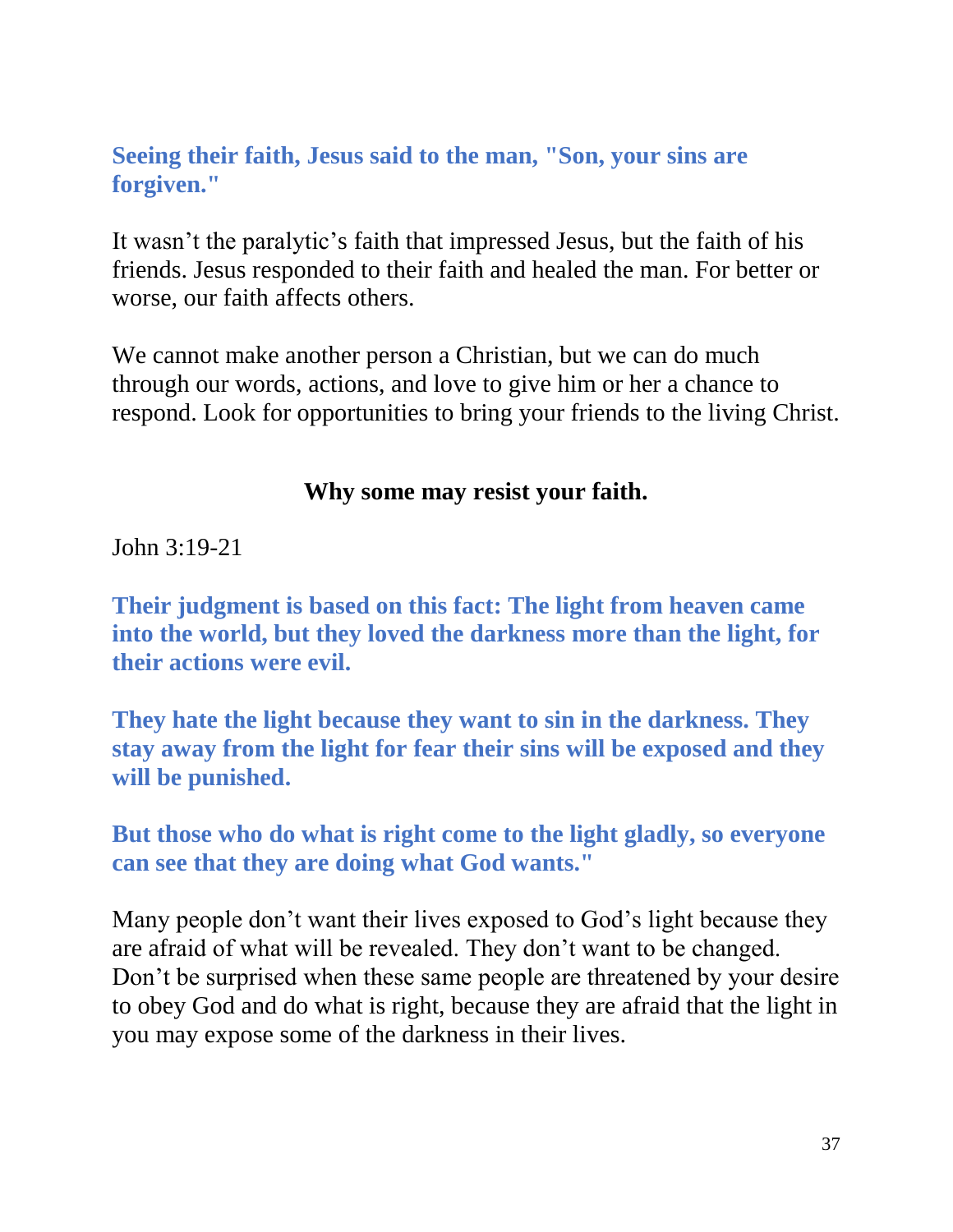Rather than giving in to discouragement, keep praying that they will come to see how much better it is to live in light than in darkness.

## **Faith is often proved through persecution.**

Matthew 5:11-12

**"God blesses you when you are mocked and persecuted and lied about because you are my followers.** 

**Be happy about it! Be very glad! For a great reward awaits you in heaven. And remember, the ancient prophets were persecuted, too.**

Jesus said to rejoice when we're persecuted. Persecution can be good because (1) it takes our eyes off earthly rewards, (2) it strips away superficial belief, (3) it strengthens the faith of those who endure, and

(4) Our attitude through it serves as an example to others who follow.

We can be comforted to know that God's greatest prophets were persecuted (Elijah, Jeremiah, Daniel). The fact that we are being persecuted proves that we have been faithful; faithless people would be unnoticed. In the future God will reward the faithful by receiving them into his eternal kingdom where there is no more persecution.

## **Faith alone brings eternal life.**

Matthew 7:21-23

**"Not all people who sound religious are really godly. They may refer to me as 'Lord,' but they still won't enter the Kingdom of Heaven.**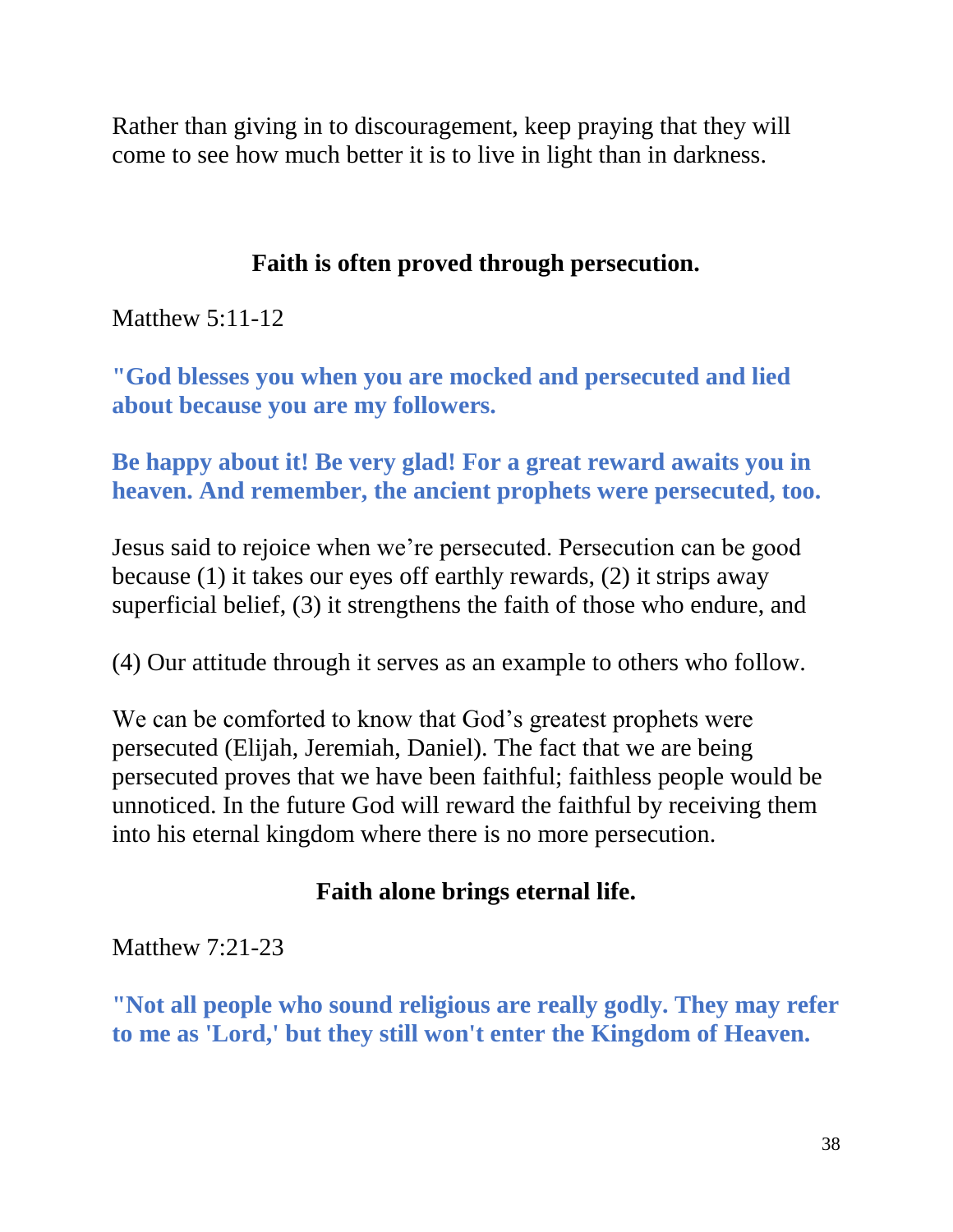**The decisive issue is whether they obey my Father in heaven. On judgment day many will tell me, 'Lord, Lord, we prophesied in your name and cast out demons in your name and performed many miracles in your name.'** 

**But I will reply, 'I never knew you. Go away; the things you did were unauthorized.'**

Jesus exposed those people who sounded religious but had no personal relationship with him. On "that day" (the day of judgment), only our relationship with Christ—our acceptance of him as Savior and our obedience to him—will matter. Many people think that if they are "good" people and say religious things, they will be rewarded with eternal life. In reality, faith in Christ is what will count at the judgment.

Galatians 1:6

**I am shocked that you are turning away so soon from God, who in his love and mercy called you to share the eternal life he gives through Christ. You are already following a different way** 

Some people were preaching "a different gospel." They were teaching that to be saved, Gentile believers had to follow Jewish laws and customs, especially the rite of circumcision. Faith in Christ was not enough.

This message undermined the truth of the good news that salvation is a gift, not a reward for certain deeds. Jesus Christ has made this gift available to all people, not just to Jews. Beware of people who say that we need more than simple faith in Christ to be saved.

When people set up additional requirements for salvation, they deny the power of Christ's death on the cross (see Galatians 3:1-5).